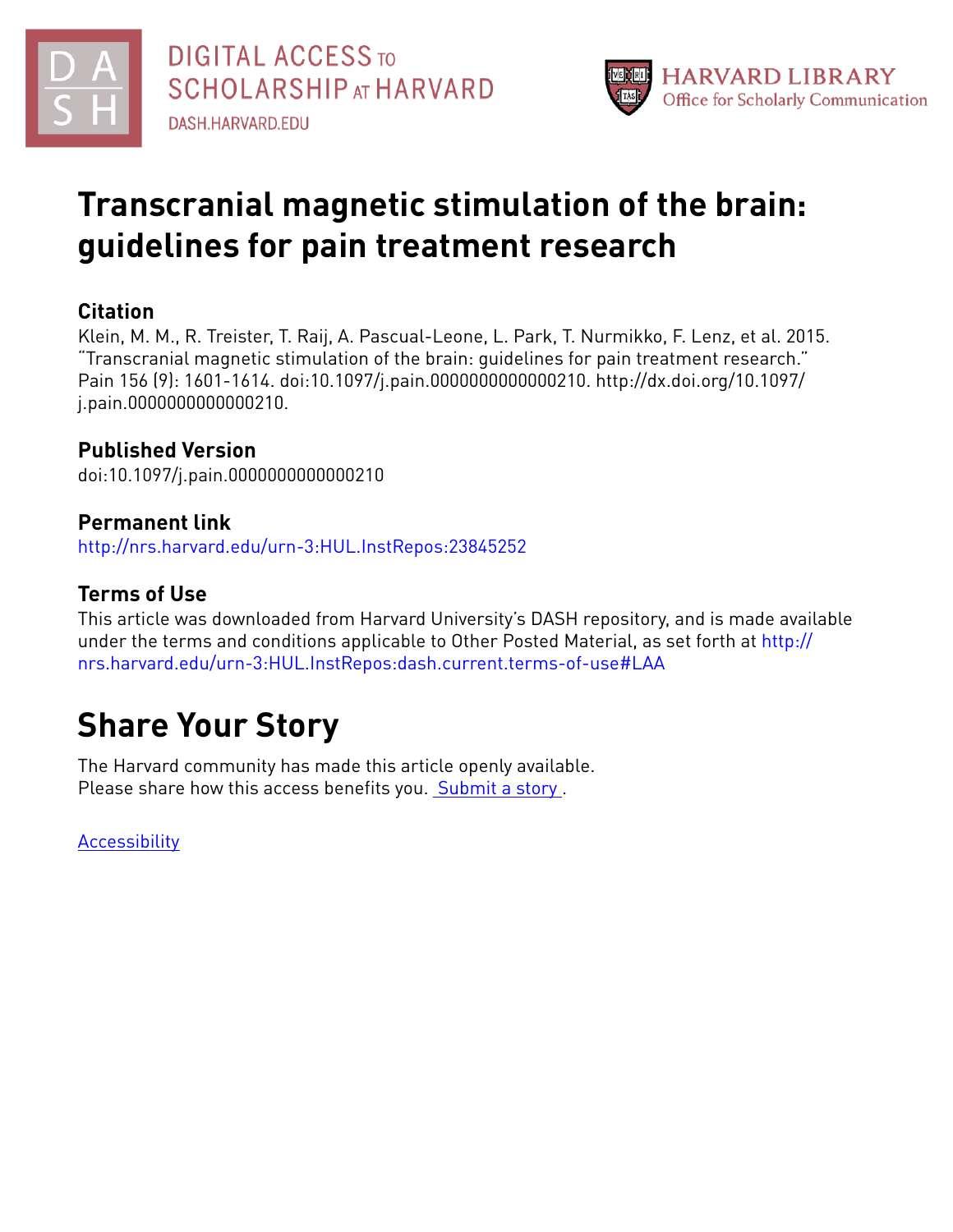



## Transcranial magnetic stimulation of the brain: guidelines for pain treatment research

Max M. Klein<sup>a,</sup>\*, Roi Treister<sup>a</sup>, Tommi Raij<sup>b</sup>, Alvaro Pascual-Leone<sup>c</sup>, Lawrence Park<sup>d,e</sup>, Turo Nurmikko<sup>f</sup>, Fred Lenz<sup>g</sup>, Jean-Pascal Lefaucheur<sup>h,i</sup>, Magdalena Lang<sup>a</sup>, Mark Hallett<sup>i</sup>, Michael Fox<sup>a,b,c</sup>, Merit Cudkowicz<sup>a</sup>, Ann Costello<sup>d</sup>, Daniel B. Carr<sup>k</sup>, Samar S. Ayache<sup>h, i</sup>, Anne Louise Oaklander<sup>a, i</sup>

#### Abstract

Recognizing that electrically stimulating the motor cortex could relieve chronic pain sparked development of noninvasive technologies. In transcranial magnetic stimulation (TMS), electromagnetic coils held against the scalp influence underlying cortical firing. Multiday repetitive transcranial magnetic stimulation (rTMS) can induce long-lasting, potentially therapeutic brain plasticity. Nearby ferromagnetic or electronic implants are contraindications. Adverse effects are minimal, primarily headaches. Single provoked seizures are very rare. Transcranial magnetic stimulation devices are marketed for depression and migraine in the United States and for various indications elsewhere. Although multiple studies report that high-frequency rTMS of the motor cortex reduces neuropathic pain, their quality has been insufficient to support Food and Drug Administration application. Harvard's Radcliffe Institute therefore sponsored a workshop to solicit advice from experts in TMS, pain research, and clinical trials. They recommended that researchers standardize and document all TMS parameters and improve strategies for sham and double blinding. Subjects should have common well-characterized pain conditions amenable to motor cortex rTMS and studies should be adequately powered. They recommended standardized assessment tools (eg, NIH's PROMIS) plus validated condition-specific instruments and consensus-recommended metrics (eg, IMMPACT). Outcomes should include pain intensity and qualities, patient and clinician impression of change, and proportions achieving 30% and 50% pain relief. Secondary outcomes could include function, mood, sleep, and/or quality of life. Minimum required elements include sample sources, sizes, and demographics, recruitment methods, inclusion and exclusion criteria, baseline and posttreatment means and SD, adverse effects, safety concerns, discontinuations, and medication-usage records. Outcomes should be monitored for at least 3 months after initiation with prespecified statistical analyses. Multigroup collaborations or registry studies may be needed for pivotal trials.

**Keywords:** Neuropathic pain, Neuromodulation, Treatment, Human, Device

Sponsorships or competing interests that may be relevant to content are disclosed at the end of this article.

a Department of Neurology, Massachusetts General Hospital, Harvard Medical School, Boston, MA, USA, <sup>b</sup> Athinoula A. Martinos Center for Biomedical Imaging, Department of Radiology, Massachusetts General Hospital, Harvard Medical School, Boston, MA, USA, <sup>c</sup> Berenson-Allen Center for Noninvasive Brain Stimulation, Department of Neurology, Beth Israel Deaconess Medical Center, Harvard Medical School, Boston, MA, USA, <sup>d</sup> US Food and Drug Administration, Center for Devices and Radiological Health, Division of Neurological and Physical Medicine Devices, Office of Device Evaluation, Bethesda, MD, USA, <sup>e</sup> US National Institutes of Health, National Institute on Mental Health, Experimental Therapeutics and Pathophysiology Branch, Bethesda, MD, USA, <sup>f</sup> Pain Research Institute, Neuroscience Research Centre, The Walton Centre NHS Foundation Trust, Liverpool, United Kingdom, <sup>g</sup> Department of Neurosurgery, Johns Hopkins Medical Institutions, Baltimore, MD, USA, <sup>h</sup> Department of Physiology, Henri Mondor Hospital, Assistance Publique -Hôpitaux de Paris, Créteil, France, <sup>i</sup> EA 4391, Nerve Excitability and Therapeutic Team, Faculty of Medicine, Paris Est Créteil University, Créteil, France, <sup>i</sup> Human Motor Control Section, Medical Neurology Branch, National Institute of Neurological Disorders and Stroke, National Institutes of Health, Bethesda, MD, USA, <sup>k</sup> Departments of Anesthesiology, Medicine, and Public Health and Community Medicine, Tufts University School of Medicine, Boston, MA, USA, <sup>I</sup> Department of Pathology (Neuropathology), Massachusetts General Hospital, Boston, MA, USA

\*Corresponding author. Address: Department of Neurology, Massachusetts General Hospital, 275 Charles St/Warren Bldg. 310, Harvard Medical School, Boston, MA 02114, USA. Tel.: 617-233-4476; fax: 617-726-0473. E-mail address: mklein@mgh.harvard.edu (M. M. Klein).

PAIN 156 (2015) 1601–1614

© 2015 International Association for the Study of Pain http://dx.doi.org/10.1097/j.pain.0000000000000210

### 1. Transcranial magnetic stimulation: principles and applications

Transcranial magnetic stimulation (TMS) is being explored as a noninvasive alternative to invasive neurostimulation techniques (such as deep brain stimulation (DBS) and epidural cortical stimulation) for treating neurological disorders and exploring brain function. First demonstrated in 1985,<sup>13</sup> TMS uses electromagnetic induction to electrically influence nearby cells. Strong effects can depolarize neurons sufficiently to trigger action potentials. Lowintensity TMS seems to mostly stimulate low-threshold inhibitory interneurons, whereas higher intensities excite projection neurons.<sup>92</sup> Transcranial magnetic stimulation pulses can be applied singly, but for therapeutic use, multiple pulses are rapidly applied (repetitive transcranial magnetic stimulation [rTMS]).

#### 1.1. Insights from studies of invasive brain stimulation for treating pain

Transcranial magnetic stimulation emerged from experience with invasive brain stimulation. Neurosurgical motor cortex stimulation (MCS) and DBS are proven effective for treating chronic pain (typically defined as more than 40% reduction of pain scores for at least 12 months after implantation). Epidural MCS involves surgically opening the skull to attach an electrode array to dura directly above the motor cortex. Subdural

September 2015 • Volume 156 • Number 9 www.painjournalonline.com 1601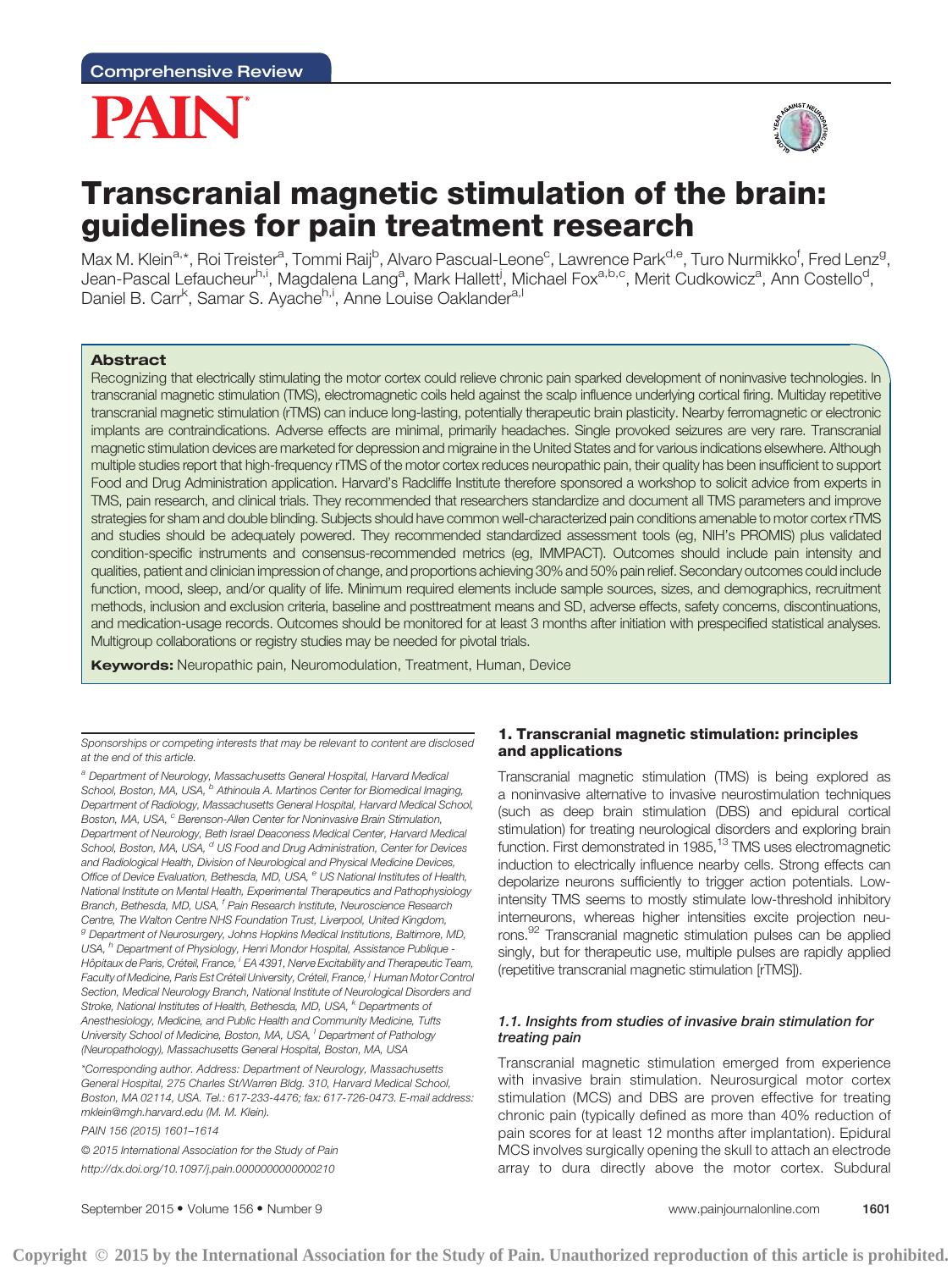electrodes, although still used, convey additional risk from breaching the dura.

A 2009 systematic review reported evidence from 14 studies that intracranial MCS is safe and effective for treating neuropathic pain (NP). Half of the patients reported at least 40% to 50% pain reduction with best outcomes for central poststroke pain and neuropathic facial pain.<sup>31</sup> A systematic review by the European Federation of Neurological Societies also found MCS efficacious for central poststroke and facial pain. $21$  In a series of 100 consecutive patients, 80% with poststroke pain and 56% with pain from spinal cord injury (SCI) benefited.<sup>78</sup> In the 4 small randomized controlled trials (RCTs) of MCS for central and peripheral NP with at least 12-month follow-up, approximately  $60\%$  were responders.  $60,62,66,116$  Not surprisingly, a meta-analysis found that intracranial MCS is more effective than extracranial stimulation, therefore patients with partial pain relief after rTMS should consider implanted MCS,<sup>70</sup> especially because pain relief from high-frequency rTMS predicts success of later MCS.<sup>11,67</sup>

Deep brain stimulation is a more-invasive technique in which electrodes are implanted through the skull, dura, and brain to stimulate deep targets. Stimulation sites for treating pain include the periventricular and periaqueductal gray matter (PVG, PAG), internal capsule, and sensory thalamus. A meta-analysis indicated that longterm success is most common after DBS of the PVG or PAG (79%) or the PVG or PAG plus sensory thalamus or internal capsule (87%); stimulating the thalamus alone was less effective (58%).<sup>15</sup> Two controlled nonrandomized prospective studies,<sup>42,90</sup> multiple uncontrolled retrospective studies, and a recent large retrospective study<sup>101</sup> together indicate that more than 80% of patients with intractable low back pain (failed back surgery) and 58% of patients with poststroke pain achieved long-lasting relief, with even higher rates for phantom limb pain and polyneuropathies.<sup>15</sup>

Motor cortex stimulation and DBS should be more effective than rTMS because they directly contact target neurons and can be administered continually, but their use is limited in part by cost and complications, which include infections in 5% to 15% of  $cases<sup>31,109</sup>$  and technical failures (eg, electrode migration, fractures, skin erosion) in  $1/4$  of cases.  $31,87$  Deep brain stimulation, which conveys risk of brain hemorrhage, causes permanent harm in less than 1% of patients.<sup>105</sup> Minor side effects (eg, muscle contraction or tingling) are common and often ameliorated by changing stimulation parameters. Epidural hematomas are a rare concern, and other complications are minor and transient, including a seizure during programming trials in 12%, infections in 6%, and technical failures in  $5\%$ .<sup>31</sup> This combination of demonstrated efficacy but high cost and significant risk drove the development of noninvasive modalities such as rTMS.

#### 1.2. Technical basis of transcranial magnetic stimulation

A summary of how TMS works follows: Capacitors in a pulse generator are rapidly charged and then discharged by a thyristor trigger switch to send brief currents through coils of conductive wire to produce brief rapidly changing magnetic fields. These induce local electric fields that cause current to flow in any conducting structures within a few centimeters according to Faraday's law (Fig. 1A). The characteristic click of discharging TMS coils is caused by Lorenz forces that mutually repel adjacent windings. Thus, TMS coils must be tightly encapsulated to hold together, which imposes limits on the design and use. Also, coils heat during prolonged repeated use, so they may need to be cooled or interchanged with a spare coil to prevent overheating. Other design considerations include focality and depth of penetration. The most common figure-of-8 coils (2 adjacent circular coils with counter-rotatory currents [**Fig. 1**]) provide more<br>focal stimulation than single-circle coils,<sup>49</sup> and newer configurations, such as the double cone or H coil reportedly deepen penetration.<sup>27</sup>

#### 1.3. Using repetitive transcranial magnetic stimulation for medical therapy

The rationale for applying rTMS to treat neurological or psychiatric disorders is that it can change the brain to produce effects that last beyond the duration of stimulation. Such "plasticity" underlies normal brain functions such as learning, adaptation to changes, and recovery from brain injury. Different TMS application patterns have different effects. Generally, early changes involve altering synaptic strength, whereas longer exposures trigger longerlasting anatomical changes such as sprouting and alterations of dendritic spines. By analogy to basic synaptic physiology, strengthening synaptic strength is often referred to as long-term potentiation and reducing synaptic strength is called long-term depression.

Depending on how it is applied, rTMS can induce either longterm potentiation or long-term depression, $100$  because highfrequency rTMS (5 Hz or faster) increases excitability, whereas slow rTMS at approximately 1 Hz decreases it. The mechanism of increased excitability after rapid rTMS may involve weakened intracortical inhibition.<sup>53</sup> "Theta burst TMS" is delivery of 5-Hz trains of clusters of 3 TMS stimuli at 50-millisecond intervals. Long trains of theta burst TMS lead to depression, whereas periodic short trains increase excitability.<sup>48</sup> Quadripulse TMS involves delivering clusters of 4 pulses at different intervals. Short intervals of approximately 5 milliseconds in the cluster lead to facilitation, whereas longer intervals (eg, 50-100 milliseconds) cause depression.

Psychiatric applications of rTMS include obsessive compulsive disorder and suppressing hallucinations, but use for medicationresistant depression is currently most successful and approved for clinical marketing in multiple countries (see section 4.3; Regulatory considerations). A recent systematic review found level A evidence supporting this use.<sup>58</sup> The rationale comes from the success of electroconvulsive therapy and observations that depressed patients have hypometabolism of the left dorsolateral prefrontal cortex (DLPFC). This is ameliorated (along with the depression) by repeated rapid rTMS delivered to the left DLPFC, which affects a corticosubcortical network involved in mood regulation.<sup>33</sup>

At present in the United States, the only neurological indication approved by the Food and Drug Administration (FDA) for TMS is acute migraine with aura.<sup>33,71</sup> In Europe, other devices, eg, from Magstim, MagVenture, Nexstim, and Neuronix, have also obtained CE Mark and are applied clinically for multiple neurological disorders including pain, dementia, stroke recovery, epilepsy, and movement disorders. Parkinson's disease research followed a similar logic to depression, namely because motor cortex excitability is low, increasing it with rapid rTMS might improve movement, but so far, benefits have been too mild for clinical approval. Of note, motor cortex rTMS augments dopamine release in the striatum.<sup>111</sup> Although it is probably not its major mechanism, this illustrates that the mechanisms of TMS effects are still not fully understood. Because tinnitus involves overactivity of the auditory cortex, slow rTMS is used to suppress  $it$ ,<sup>112</sup> but clinical utility is uncertain. Epilepsy is also treated with suppressive TMS. Improving recovery from stroke is complex and may require increasing and decreasing different types of cortical excitability.<sup>58</sup>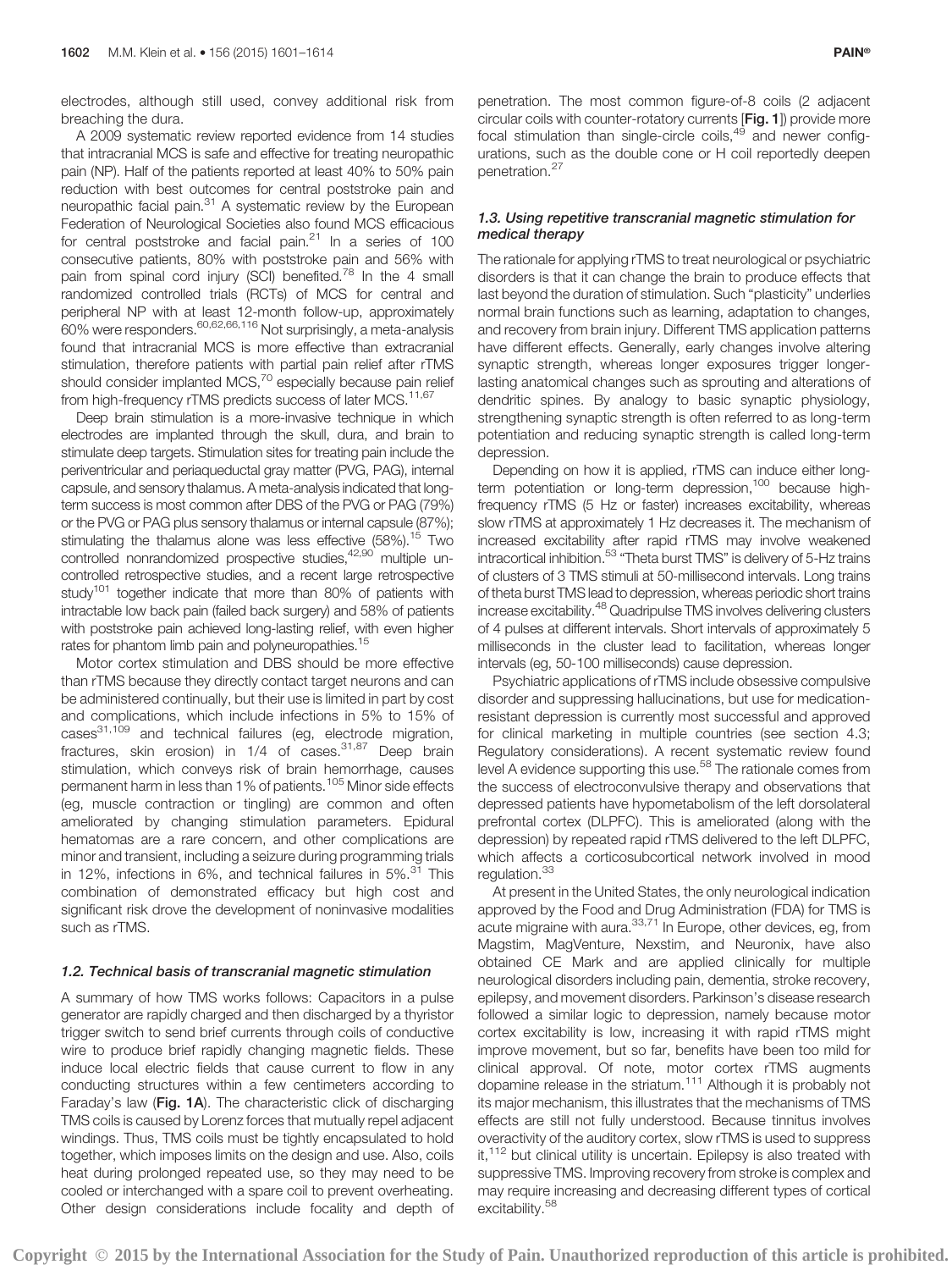

Figure 1. (A) Schematic of the electrical circuits that underlie transcranial magnetic stimulation (TMS): A capacitor or group of capacitors is charged by a highvoltage power supply (V). They are then discharged by a thyristor trigger switch to send a rapidly changing current through the coil, which produces a transient magnetic field locally. This penetrates through the scalp, skull, meninges, and cerebrospinal fluid to induce a current pulse that transiently changes the polarization across the cell membrane of underlying cells. Specific conditions can depolarize some neurons sufficiently to trigger an action potential that propagates along that neuron's pre-existing anatomical connections. (B) Depiction of TMS administration using a figure-of-8 coil to stimulate the primary (M1) motor cortex.

#### 1.4. Parameters of transcranial magnetic stimulation administration

Multiple technical parameters contribute to the effects of TMS, and those described in Table 1 should be specified in publications. Pulse intensity influences safety and is usually tailored to individual subjects' threshold for inducing a motor response (muscle twitch). Regarding pulse frequency, 10 or 20 Hz have been most common in pain research. However, because prolonged high-frequency stimulation increases seizure risk (see section 1.5), rTMS is usually applied in "trains" of pulses interspersed with rest periods. Train length and intertrain interval thus also need to be specified. Most previous studies did not fully report these technical parameters, hindering reproducibility and meta-analysis. Improving sham TMS<sup>23</sup> is another technical priority. Double blinding researchers and subjects, as expected

#### Table 1

Minimum technical parameters to describe a transcranial magnetic stimulation study.

| Category               | <b>Parameters</b>                                   |  |  |  |  |  |
|------------------------|-----------------------------------------------------|--|--|--|--|--|
| Coil design            | Shape                                               |  |  |  |  |  |
|                        | <b>Size</b>                                         |  |  |  |  |  |
| Coil placement         | Coil orientation                                    |  |  |  |  |  |
|                        | Stimulation site                                    |  |  |  |  |  |
|                        | Method for locating stimulation site                |  |  |  |  |  |
| Stimulation parameters | Pulse intensity (as % resting motor threshold)      |  |  |  |  |  |
|                        | Pulse frequency                                     |  |  |  |  |  |
|                        | Train length                                        |  |  |  |  |  |
|                        | Train duration                                      |  |  |  |  |  |
|                        | Number of trains                                    |  |  |  |  |  |
|                        | Intertrain interval                                 |  |  |  |  |  |
| Session parameters     | Total pulses per session                            |  |  |  |  |  |
|                        | Total number of sessions                            |  |  |  |  |  |
|                        | Between session intervals (eg, weekday, every       |  |  |  |  |  |
|                        | consecutive day)                                    |  |  |  |  |  |
|                        | Maintenance session parameters                      |  |  |  |  |  |
| Sham conditions        | Strategies for allocation concealment               |  |  |  |  |  |
|                        | Extent of blinding of subjects and administrators   |  |  |  |  |  |
|                        | Control of auditory, visual, tactile, electrical    |  |  |  |  |  |
|                        | effects                                             |  |  |  |  |  |
|                        | Were subjects asked to identify real vs sham?       |  |  |  |  |  |
|                        | Were subjects asked to rate sensory and/or auditory |  |  |  |  |  |
|                        | and visual sensations?                              |  |  |  |  |  |

for medication trials, is exceedingly difficult with devices. Parameters pertinent to blinding TMS subjects include: (1) the auditory click of coil discharge, (2) the visual stimulation including coil location and orientation, (3) the touch of the coil tapping, (4) the sensation associated with activating scalp muscles, and (5) avoiding brain stimulation. Hardly any previous studies addressed these fully. Future studies should consider reporting to what extent their sham meets each consideration. For instance, inert sham coils offer visual, tactile, and sometimes auditory stimuli, but the lack of electrical sensations unblinds experienced subjects. An active coil angled so that only 1 wing touches the scalp,<sup>51</sup> or nonconductive spacers between the coil and scalp, satisfy requirement (1) and partially satisfy requirements (2), (3), and (4). Adding electrodes for electrical stimulation can satisfy requirement  $(4)$ .<sup>17,47</sup> Criterion (5) is better met by a spacer of appropriate thickness than by coil angling, which is also hard to standardize. Another strategy for sham is to stimulate the cortex expected to lack relevant effect, such as the vertex, $^{23}$  which controls for criteria 1 to 4. However, pain processing is highly distributed throughout the brain. A small study recently demonstrated a trend towards reduction of acute pain after rTMS application to the occipital cortex,<sup>104</sup> and this approach was considered unacceptable in a recent systematic review.<sup>58</sup> Blinding TMS administrators is even more difficult and currently best addressed by coils that can be remotely programmed to deliver sham or true pulses, for instance, by opposing current flow within the loops to cancel their magnetic fields<sup>46</sup> or with a commercially available sham-capable system such as a MagVenture MagPro.

#### 1.5. Safe administration of repetitive transcranial magnetic stimulation

As for most trials of potential therapies, benefit to research subjects is assumed to be nil, thus even relative risks acceptable for some medical uses will usually disqualify subjects for research study. Single-pulse TMS has no long-lasting effects but rTMS conveys a few risks that must be minimized by proper patient selection and technique. A 2009 international consensus meeting established safety precautions that are universally endorsed.<sup>103</sup> The most important potential adverse event (AE), heating, moving, or damaging ferromagnetic implants including electronic devices in or near the head, is managed by strictly excluding patients with such devices or ferromagnetic fragments. These restrictions are similar to those for magnetic resonance imaging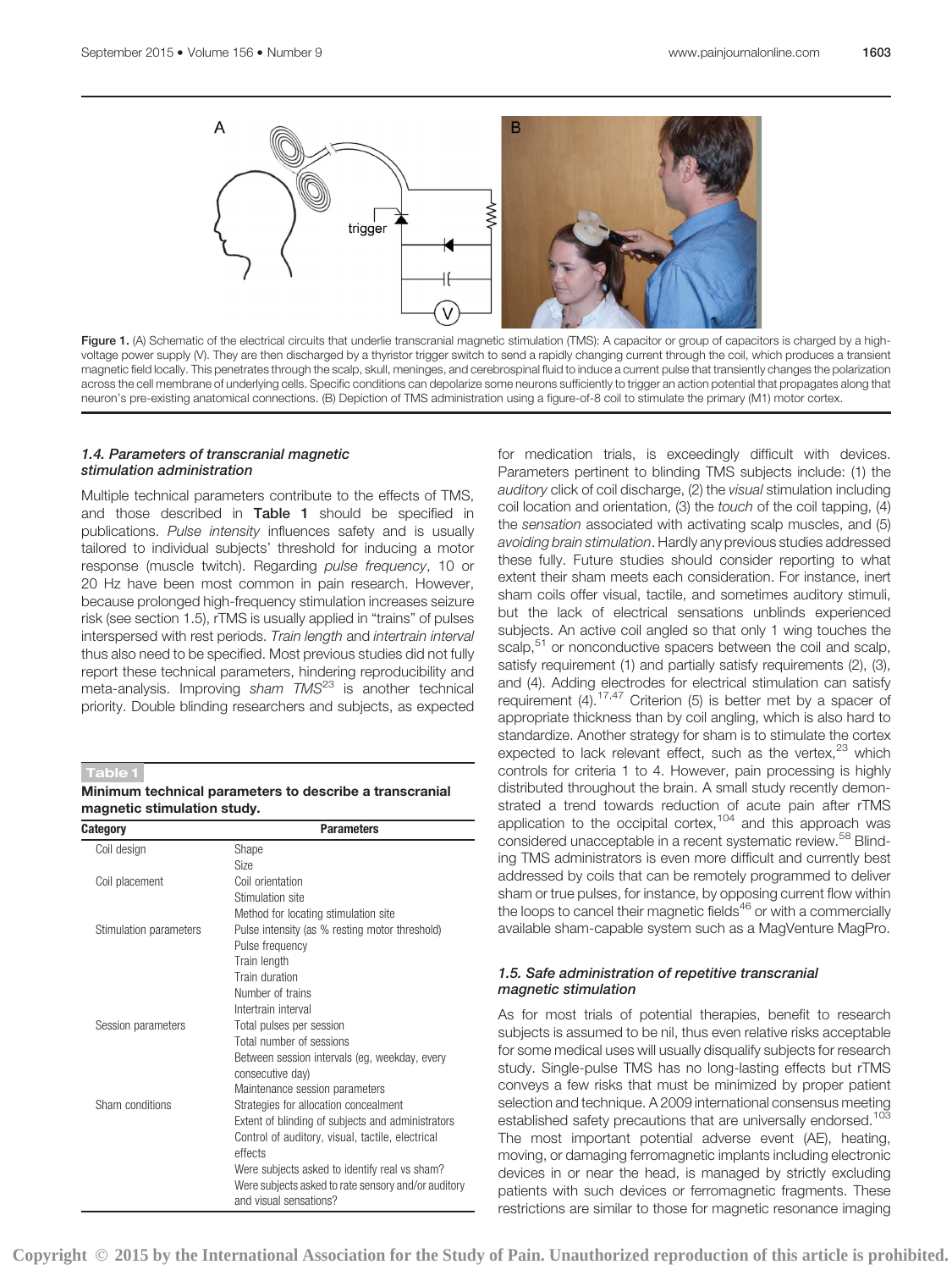(MRI). Patients with pain should be queried specifically about previous neurosurgical procedures and the presence of neural stimulators or pumps.

For the majority of people without implants, the only known significant risk is inducing a single seizure during TMS. The risk is small, estimated at  $\leq 1/10,000^{103}$  among all rTMS studies to date. Only 2 seizures have been reported among more than 30 published studies of rTMS for pain<sup>56,82,97</sup> in which safety recommendations were followed.<sup>103</sup> The total number of pulses, pulse intensity, and frequency must be carefully chosen, particularly for high-frequency  $(>10$  Hz) rTMS. A single induced seizure does not increase the risk for epilepsy (recurrent seizures), and 1 seizure in a monitored medical setting is unlikely to cause serious harm, but all TMS facilities need explicit plans for providing rapid medical response in the event of an induced seizure. Because risk is higher in people with previous seizures or brain lesions, or with use of medications that reduce the seizure threshold (see section 4.2; Use of concomitant medications, therapies, and other environmental factors), these are considered relative contraindications to medical use of TMS (Table 2). The possibility of inducing cognitive changes is a valid concern that requires further study. The limited data so far show no cognitive changes after 3 months of motor cortex rTMS for treating pain.<sup>14</sup>

The most common AE of TMS is headache, reported in 1 study in up to 42% of participants having active rTMS and 33% having sham TMS.<sup>82</sup> These may be caused by pressing the coil against subjects' heads for extended periods or by the muscle contractions induced. Most are mild and respond to over-thecounter treatments. Other reported AEs include pain at the stimulation site, neck pain, muscle aches, dizziness, nausea, tiredness, and tinnitus.<sup>74</sup> Of note, meta-analysis reveals that AEs are no more common after real TMS than after sham TMS.<sup>82</sup> Lastly, as for MRI, patients should wear earplugs to minimize noise exposure from coil discharge and thus reduce the risk of transient threshold shifts or hearing loss.

#### 2. What is already established about repetitive transcranial magnetic stimulation for treating pain?

Transcranial magnetic stimulation activates short intracortical interneurons and long axons connected with distant structures.<sup>60,62</sup> Passing axons—particularly those with bends—are more easily excited than cell bodies,<sup>79</sup> and therefore, rTMS has remote effects. Motor cortex rTMS oriented posteroanteriorly and parallel to the midsagittal plane preferentially activates horizontal cortical axons running parallel to the surface.<sup>11,65</sup> Early studies of dural MCS implicated antidromic activation of thalamocortical pathways,<sup>114</sup> and recent studies show that integrity of the

thalamocortical tracts is required to treat pain.<sup>88</sup> Imaging shows that MCS additionally affects structures involved in affective, cognitive, and emotional aspects of pain, such as the cingulate and orbitofrontal cortices, <sup>37</sup> perhaps by influencing opioidergic or gamma-aminobutyric acid transmission.<sup>73</sup>

For treatment, research has established that a figure-of-8 coil delivering biphasic pulses should be placed over the precentral gyrus (primary motor cortex) contralateral to the painful side with a posteroanterior orientation (Fig. 1B). High frequency (10 or 20 Hz) should be used to activate projecting axons and local interneurons.11 It should be applied below the threshold for motor activation to avoid triggering muscle contractions. Proof-of-principle studies demonstrate that repeated rTMS sessions can produce cumulative pain reductions for at least several weeks after 10 consecutive weekday sessions,<sup>51</sup> but the optimal timing for long-term efficacy and safety are undefined. Many laboratories empirically use 10 consecutive weekday "induction" sessions followed by a "maintenance" phase comprising 3 sessions a week apart, 3 sessions a fortnight apart, then 3 sessions a month apart.<sup>77</sup> It is also largely unexplored whether rTMS should also be considered for acute pain, such as postoperative, and whether efficacy might be augmented by combining rTMS with medications or physical therapy.<sup>97</sup> Regarding where best to administer rTMS to relieve pain, it is still debated whether the cortical representation of the painful body region should be targeted, or the adjacent cortex in the precentral gyrus.64 If precise targeting is important, it needs to be clarified whether or not image-guided navigation systems, $5$ which are expensive and require that subjects obtain MRI, improve efficacy. There may also be other potential cortical targets such as the posterior insula, the right secondary somatosensory cortex (SII), or the DLPFC, although 1 study finds DLPFC stimulation ineffective for poststroke pain.<sup>25,107</sup>

Two 2014 systematic reviews synthesize the results of published rTMS studies for chronic pain. Both find rTMS efficacious, but the evidence for NP seems strongest. The Cochrane meta-analysis of all pain indications stated that "the pooled estimate approaches the threshold of minimal clinical significance."<sup>82</sup> However, a consortium of European experts found level A evidence of "definite efficacy" of high-frequency rTMS of the primary motor cortex for NP.58 Both reviews emphasize the need to improve the quality of future trials.

#### 3. Which conditions are most suitable for studies of repetitive transcranial magnetic stimulation for treating pain?

Some pain syndromes are more appropriate for research than others. Repetitive transcranial magnetic stimulation has not

Table 2

| Contraindications to medical use of transcranial magnetic stimulation. |                                                                                                                                                                      |                                                                     |                                                                                                                                                                                           |  |  |  |  |  |
|------------------------------------------------------------------------|----------------------------------------------------------------------------------------------------------------------------------------------------------------------|---------------------------------------------------------------------|-------------------------------------------------------------------------------------------------------------------------------------------------------------------------------------------|--|--|--|--|--|
|                                                                        | <b>Absolute contraindications</b>                                                                                                                                    | Very strong contraindications                                       | <b>Relative contraindications</b>                                                                                                                                                         |  |  |  |  |  |
| Regarding ferromagnetic<br>metal                                       | Ferromagnetic metal in the head (eq. plates)<br>or pins, bullets, shrapnel)                                                                                          |                                                                     | Ferromagnetic metal in the neck or chest                                                                                                                                                  |  |  |  |  |  |
| Regarding microprocessors                                              | Microprocessor implants in the head<br>(eg, cochlear implants) or life-sustaining<br>microprocessor implants anywhere in the<br>body (eq. prosthetic cardiac valves) | Microprocessor implants in the<br>neck (eg, vagus nerve stimulator) | Microprocessor implants below the neck<br>(eg, spinal pumps, stimulators)                                                                                                                 |  |  |  |  |  |
| Regarding seizure risk                                                 |                                                                                                                                                                      | Epilepsy or previous induced<br>seizures                            | Prior brain lesions, major head trauma, medications<br>that lower seizure threshold,<br>recent withdrawal from sedative medications<br>that raise seizure risk (eq. alcohol, barbiturate) |  |  |  |  |  |
| <b>Miscellaneous</b>                                                   |                                                                                                                                                                      | Pregnancy                                                           | Hearing loss, tinnitus                                                                                                                                                                    |  |  |  |  |  |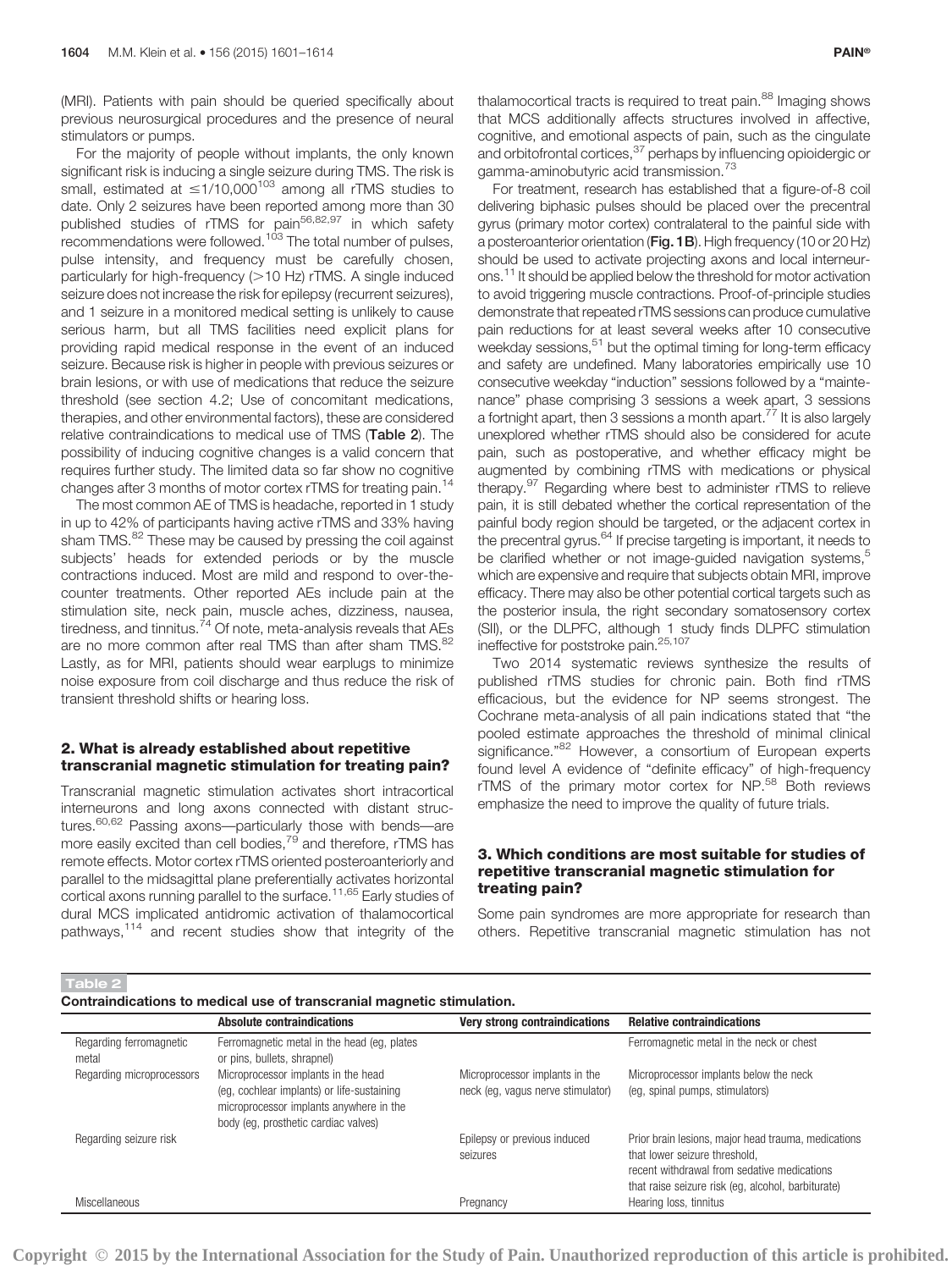usually been considered for treating acute or nociceptive/ inflammatory pain, presumably because the standard of care is to resolve its underlying cause. However, not all causes can be cured, and there is evidence of efficacy of rTMS for chronic visceral pain including cancer<sup>110</sup> and even for transient syndromes such as postoperative pain $16$  and aborting migraine headache with aura.<sup>71</sup> Neuropathic pain syndromes are reported to benefit most from rTMS of the motor cortex,<sup>58</sup> but some chronic pain syndromes labeled as "nonneuropathic"<sup>58</sup> include conditions such as CRPS I and fibromyalgia (FM) that have been associated with nerve injury.<sup>7,38,84–86</sup> Focal lesions with defined onset, for instance from shingles or trauma, have the advantage of known localization and time of onset, but early cases often improve spontaneously, which complicates the outcome; therefore, established cases, for instance of more than a year's duration, are preferable.

#### 3.1. Central pain from lesions of the brain or spinal cord

Neuropathic pain is common in multiple sclerosis (MS) affecting between 14% and 28% of patients.<sup>113</sup> A survey of more than 10,000 patients with MS reported some evidence of NP in 75%, rated by half as severe.<sup>41</sup> A long-term prospective study of 15,754 stroke patients identified central pain (CP) in 2.7%.<sup>83</sup> There are few trials of any treatments for CP, so guidelines come from studies of peripheral NP, despite uncertain relevance.<sup>12</sup> The highest quality study found that pregabalin is not superior to placebo for poststroke pain.52 The only adequately powered drug trial with positive results for CP found pregabalin efficacious for SCI.<sup>108</sup> The only trial for MS pain found uncertain benefit of cannabinoids.<sup>55</sup>

In contrast, most among the small RCTs report efficacy of rTMS in CP,  $10,11$  but stimulation location and frequency seem to matter. For SCI, which causes predominantly torso and leg pain, a shamcontrolled trial in 111 patients showed benefits for overall and worst pain when the motor cortex representation of the hand was targeted at 10 Hz,<sup>50</sup> whereas a double-blinded placebo-controlled study of 17 patients with SCI stimulated at 10 Hz at the vertex (closer to the leg cortex) was negative, $121$  as was a study of 5-Hz vertex stimulation.26 Ten sessions of 5-Hz rTMS applied to the cortex innervating the painful area in 64 patients with predominantly central NP had intermediate results, namely transient reduction in mean pain.47 For poststroke CP, 5 sessions of MRI-guided 10-Hz rTMS applied to the motor cortex innervating the painful area gave modest pain relief in 14 patients for up to 4 weeks.<sup>44</sup> Pain relief correlated with improved warmth perception in the painful area.<sup>44,62</sup> Single 10-Hz rTMS sessions applied to the hand site (regardless of the site of pain) gave short-term relief and suggested that pain caused by brainstem strokes responds less than pain from supratentorial strokes.<sup>63</sup> A well-designed, double-blind placebo-controlled study found that 10 sessions of 10-Hz rTMS applied to the left DLPFC did not relieve poststroke pain.<sup>25</sup>

#### 3.2. Facial neuropathic pain

There are effective pharmacological and surgical treatments for classic trigeminal neuralgia, but these are not universally efficacious, and there are few treatments for other types of facial NP. The overall prevalence of facial NP is unknown, but causes other than classical trigeminal neuralgia are common. Significant proportions of patients with idiopathic facial pain have evidence of neuropathic mechanisms.<sup>32</sup> Systematic reviews of case series report moderate to good outcomes from epidural MCS in facial NP, with 68% responding initially, and 50% of implanted patients benefiting at 1 year.<sup>21,31</sup> For rTMS, multiple studies suggest that facial NP responds better than other types of NP, 63,68 making it a leading candidate for rTMS trials.

#### 3.3. Postherpetic neuralgia

Postherpetic neuralgia (PHN) is the second most common NP condition for pain medication trials because it is so common (1/3-1/2 lifetime prevalence $91$ ) and its etiology, localization, and onset are evident. Postherpetic neuralgia is dermatome-centered pain caused by damage to sensorineural cell bodies within 1 trigeminal or spinal ganglia caused by shingles (zoster). Early PHN improves spontaneously, which complicates trials. Risk for PHN is age dependent, with patients aged above 70 years having more than  $a$  50% risk of pain lasting at least a year.  $24$  It can affect any location, but the torso and first trigeminal ganglion are most common. Many studies evaluating rTMS included patients with PHN.

#### 3.4. Fibromyalgia and painful small-fiber polyneuropathy

Fibromyalgia is a globally prevalent, well-studied, widespreadpain syndrome affecting 1% to 5% of the population. Recent consensus criteria for diagnosis and scoring are useful for trials.<sup>119</sup> Several well-designed studies, including one reporting long-term efficacy of maintenance rTMS, require external confirmation.<sup>14,77,93</sup> A systematic review in 2013 found highfrequency rTMS to the motor cortex efficacious for  $FM<sub>1</sub><sup>76</sup>$  but a small study in 2014 did not find benefit for average daily pain.<sup>18</sup> Multiple new studies report evidence of small-fiber polyneuropathy among patients with FM, eg, <sup>85</sup> meaning this population may be heterogenous.

Small-fiber polyneuropathy is highly prevalent although most cases remain undiagnosed and complex tests are required to confirm diagnosis.<sup>8</sup> Diabetic polyneuropathy is overall the mosttrialed NP condition. Advantages for trials include high and increasing prevalence, global relevance, and widespread availability of inexpensive blood tests for hyperglycemia. Cancer chemotherapy, another common cause of painful polyneuropathy, has unique advantages because it is preplanned and temporal precise. Pretreatment data can be obtained. Research tools for diabetic polyneuropathy are well developed, less so for other causes. A potential disadvantage is that the motor cortex representation of the feet is not easily accessible transcranially (Fig. 2), although evidence from patients with central causes of foot pain (see section 3.1) supports efficacy of off-site stimulation. The cooled, Hesed (H)-coil, that reportedly allows deeper penetration of TMS is reported as efficacious for painful diabetic polyneuropathy.<sup>89</sup>

#### 3.5. Less-studied conditions

Back and neck pain must be considered because of their prevalence, although there are no rTMS studies so far. Potential disadvantages include the fact that their causes are usually mixed, the torso has less cortical representation (**Fig. 2**), and there are<br>strong psychosocial influences.<sup>19</sup> Focal or regional pain disorders have the advantage of being common but the disadvantage of being heterogenous in location and cause. The most common cause of unilateral distal neuropathy is trauma—often medical or military—with occasional internal causes, for instance in carpal tunnel syndrome. Posttraumatic neuralgias with additional visible signs, termed "complex regional pain syndrome," have been studied in 2 small trials of motor cortex rTMS totaling 32 patients.<sup>97,98</sup> Spinal radicular pain, usually from osteoarthritis, is very common and a likely future target. There is preliminary evidence of efficacy of motor cortex rTMS for brachial plexus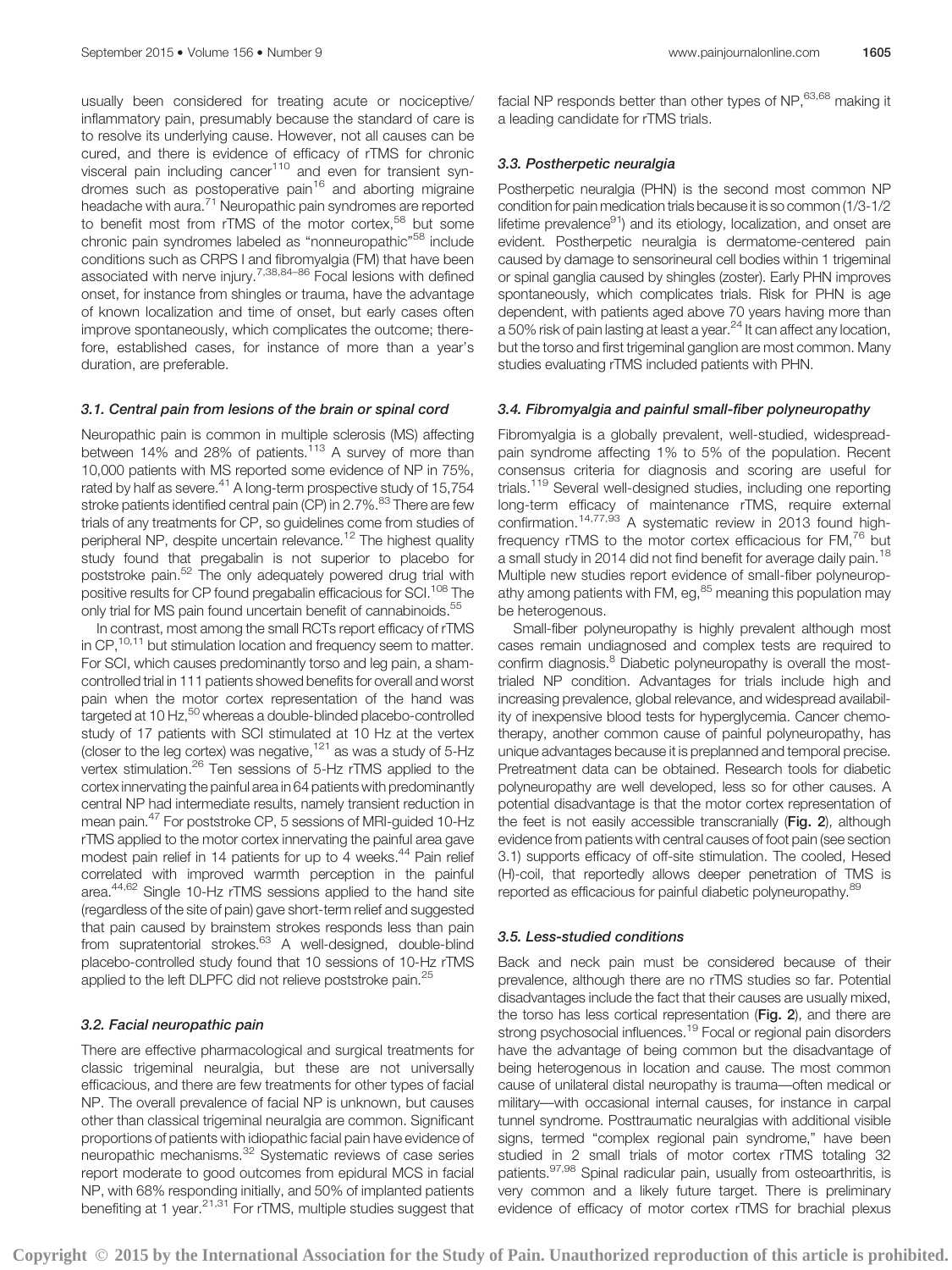

Figure 2. Pictorial representations of the anatomical targets of neurons within the primary motor cortex located in the precentral gyrus in the brain's frontal lobe. The amount of the cortex devoted to each body region is proportional to how richly innervated that region is, not to its actual size, which creates a distorted representation of the body called a "homunculus." Neurosurgeon Wilder Graves Penfield (1891-1976), a trainee of Osler, Cushing, and Sherrington, mapped brain functions while developing neurosurgical treatments for epilepsy as the founding director of the Montreal Neurological Institute at McGill University. While operating, he used electrical stimulation to map "eloquent" portions of each patient's exposed brain to minimize surgical damage.<sup>99</sup> (A) A map of the motor cortex published in 1937 by Penfield and Boldrey based on electrical exploration of the cortex of 163 awake, cooperative patients with craniotomies.<sup>95</sup> The lines enclose the areas within which electrical stimulation of the exposed cortex triggered a movement in that part of the body. (B) This anatomical homunculus based on the work of Penfield et al. was drawn for illustrative purposes by medical artist Hortense Cantile.<sup>96</sup> Although oversimplified and criticized, the motor and sensory homunculi continue to be widely reproduced to educate about brain function.

lesions.<sup>61</sup> Phantom limb pain is associated with cortical reorganization, making rTMS an attractive option that has not yet been studied.

#### 4. Designing clinical trials of repetitive transcranial magnetic stimulation for pain

Many previous studies not only often fail to report all technical parameters (see section 1; Transcranial magnetic stimulation: principles and applications) but also lack the details needed to measure effect sizes, to permit calculating sample sizes for future studies and to perform meta-analysis. Minimum required elements should include baseline plus posttreatment means and SD for all primary outcomes. Exact sample sizes, full inclusion and exclusion criteria, methods of allocation concealment, subjects' demographic and medical characteristics, the source of subjects (eg, community vs hospital), and recruitment methods should be specified. Studies should document ethical approval and monitor safety and should report all AEs and reasons for subject withdrawal or discontinuation, $^{28}$  but a meta analysis of 30 trials of rTMS for pain revealed that 17 did not report any information regarding AEs.<sup>82</sup> For chronic pain, it is important that benefits and risks be assessed for long enough, meaning that primary outcomes should usually be monitored for at least 3 months after treatment initiation. All statistical analyses should be prespecified. The field is not yet mature enough to know the utility of biomarkers (eg, gene sequences or imaging) as outcomes, but banking this information for future evaluation should be encouraged.

#### 4.1. Outcome measures

The literature describing rTMS for pain indications resembles that for interventional pain therapies in that few patients are studied, often in uncontrolled case series, with nonuniform case definitions and outcomes, as summarized in Table 3. Research standards have progressed towards increased rigor and objectivity, and using recommended outcomes would strengthen the field. The usual primary outcome (end point) is treatment efficacy or effectiveness (which incorporates tolerability and ease of use as well as efficacy) for reducing pain. Pain intensity scales such as the Numeric Pain Rating Scale (NPRS) or Visual Analog Scale (VAS) are validated and universally accepted. The mean change from baseline and responder analyses (30% and 50%) may also be appropriate.

Secondary outcomes are encouraged to provide added information, such as effects on activities of daily living, disability, quality of life, decreases in medication use, and subject satisfaction. Secondary outcomes now often include patient-reported health-related quality of life (HRQOL). Another patient-centered trend influencing outcome measures is shared medical decision making.<sup>117</sup> Effects of treatment on health care utilization are an outcome of increasing relevance given the importance of reducing medical costs. Section 4.2 "Use of concomitant medications, therapies, and other environmental factors" discusses monitoring concomitant medications. We recommend active capture questionnaires for more sensitive and detailed monitoring than passive capture or general inquiry. These should include participant ratings of frequency, severity, importance, and associated distress.

The proceedings of the "Initiative on Methods, Measurement, and Pain Assessment in Clinical Trials (IMMPACT)" meetings provide consensus guidelines about outcomes of pain treatment trials. These identified 6 core domains to consider: pain, physical functioning, emotional functioning, participant ratings of improvement and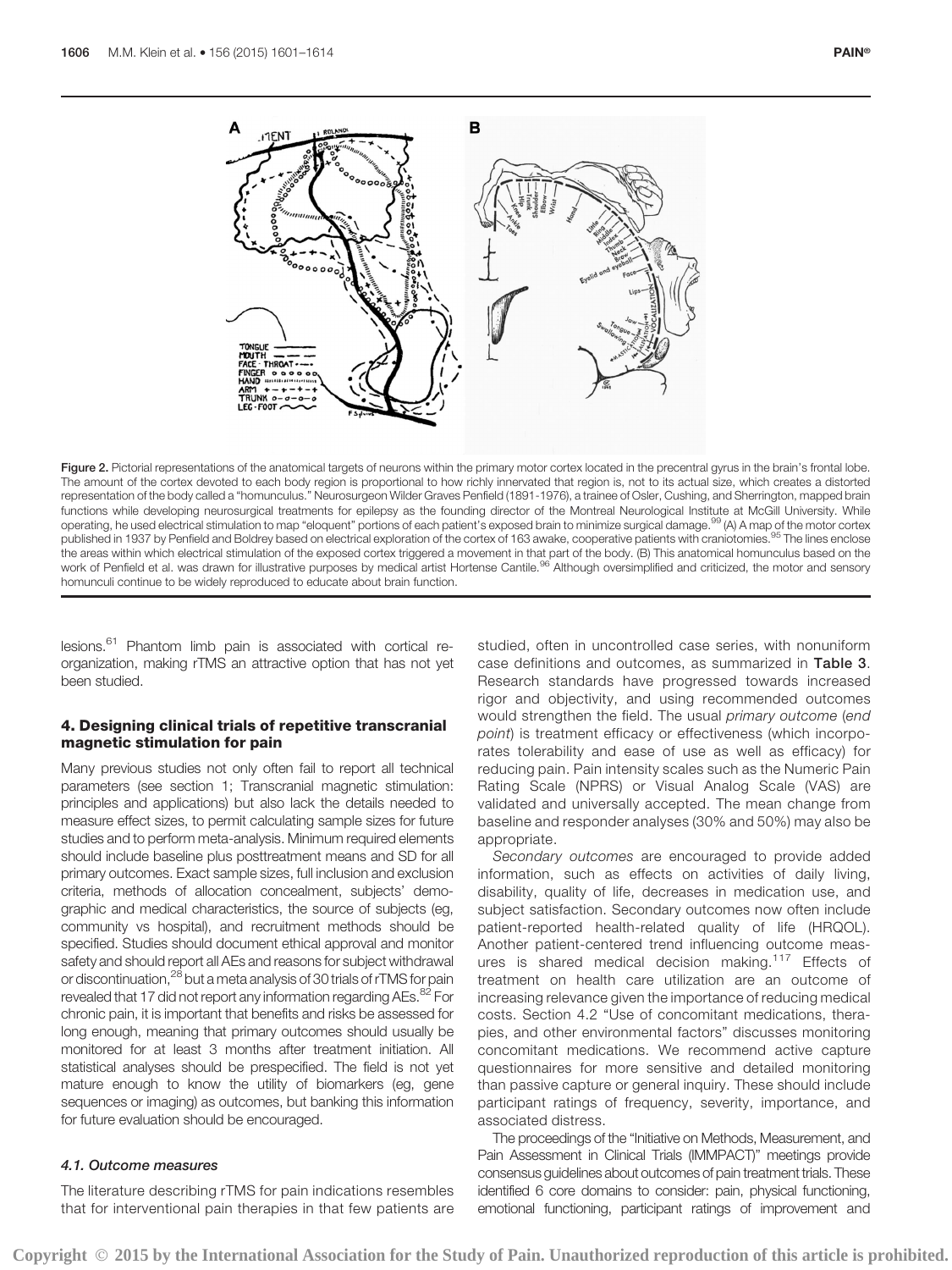| Table 3<br>Outcome measures used in published studies of multiday repetitive transcranial magnetic stimulation applied to the primary motor cortex to treat chronic neuropathic pain. |          |          |          |          |                |          |          |          |          |          |          |          |          |          |          |
|---------------------------------------------------------------------------------------------------------------------------------------------------------------------------------------|----------|----------|----------|----------|----------------|----------|----------|----------|----------|----------|----------|----------|----------|----------|----------|
| Study (see references below)                                                                                                                                                          | Α        | B        | C        | D        | $\overline{E}$ | F.       | G        | Н.       | L.       | J        | K        | L.       | M        | N        | $\bf{0}$ |
| General pain                                                                                                                                                                          |          |          |          |          |                |          |          |          |          |          |          |          |          |          |          |
| Numeric Pain Rating Scale (NPRS)                                                                                                                                                      |          | $\times$ |          | $\times$ |                |          |          |          |          |          |          |          |          | $\times$ |          |
| Visual Analog Scale (VAS) for pain                                                                                                                                                    | $\times$ |          | $\times$ |          | $\times$       |          | $\times$ | $\times$ | $\times$ | $\times$ | $\times$ |          | $\times$ |          | $\times$ |
| Brief Pain Inventory (BPI)                                                                                                                                                            |          |          |          | $\times$ |                | $\times$ |          |          |          |          |          | $\times$ |          |          |          |
| McGill Pain Questionnaire (MPQ)                                                                                                                                                       |          | $\times$ | $\times$ |          | $\times$       |          |          |          |          | $\times$ |          |          |          |          |          |
| Short-form McGill Pain Questionnaire                                                                                                                                                  |          |          |          |          |                |          |          |          | $\times$ |          |          |          |          |          |          |
| (SF-MPQ)                                                                                                                                                                              |          |          |          |          |                |          |          |          |          |          |          |          |          |          |          |
| Brazilian Profile of Chronic Pain:                                                                                                                                                    |          |          |          |          |                |          |          |          |          |          |          |          | $\times$ |          |          |
| Screen (B-PCP:S)                                                                                                                                                                      |          |          |          |          |                |          |          |          |          |          |          |          |          |          |          |
| Pain Impact questionnaire (PIQ-6)                                                                                                                                                     |          |          |          |          | $\times$       |          |          |          |          |          |          |          |          |          |          |
| Neuropathic pain                                                                                                                                                                      |          |          |          |          |                |          |          |          |          |          |          |          |          |          |          |
| Douleur Neuropathique en 4                                                                                                                                                            |          |          |          |          |                |          |          |          |          | $\times$ |          |          | $\times$ |          |          |
| Questions (DN4)                                                                                                                                                                       |          |          |          |          |                |          |          |          |          |          |          |          |          |          |          |
| Neuropathic Pain Symptom Inventory<br>(NPSI)                                                                                                                                          |          |          |          |          |                |          |          |          |          | $\times$ |          |          |          |          |          |
| The Leeds Assessment of Neuropathic                                                                                                                                                   | $\times$ | $\times$ |          |          |                |          |          |          |          |          |          |          |          |          |          |
| Symptoms and Signs (LANSS)                                                                                                                                                            |          |          |          |          |                |          |          |          |          |          |          |          |          |          |          |
| Depression/anxiety                                                                                                                                                                    |          |          |          |          |                |          |          |          |          |          |          |          |          |          |          |
| Beck Depression Inventory (BDI)                                                                                                                                                       |          | $\times$ | $\times$ |          |                | $\times$ | $\times$ |          | $\times$ | $\times$ |          |          | $\times$ | $\times$ |          |
| Hamilton Depression Rating Scale                                                                                                                                                      |          | $\times$ |          |          | $\times$       |          |          |          |          |          |          |          |          |          |          |
| (HDRS)                                                                                                                                                                                |          |          |          |          |                |          |          |          |          |          |          |          |          |          |          |
| Hospital Anxiety and Depression Scale                                                                                                                                                 |          | $\times$ |          |          |                | $\times$ |          |          |          |          |          | $\times$ |          |          |          |
| (HAD)                                                                                                                                                                                 |          |          |          |          |                |          |          |          |          |          |          |          |          |          |          |
| Hamilton Anxiety Rating Scale (HARS)                                                                                                                                                  |          |          |          |          | $\times$       |          |          |          |          |          |          |          |          |          |          |
| State-Trait Anxiety Inventory (STAI)                                                                                                                                                  |          |          |          |          |                |          |          |          |          |          |          |          | $\times$ |          |          |
| Pain Catastrophizing Scale (PCS)                                                                                                                                                      |          |          |          |          |                | $\times$ |          |          |          |          |          |          | $\times$ |          |          |
| Disability                                                                                                                                                                            |          |          |          |          |                |          |          |          |          |          |          |          |          |          |          |
| Disabilities of the Arm, Shoulder, and<br>Hand (DASH)                                                                                                                                 |          |          |          |          | $\times$       |          |          |          |          |          |          |          |          |          |          |
| The 36-Item Short-Form Health                                                                                                                                                         |          |          |          |          | $\times$       | $\times$ |          |          |          |          |          |          |          | $\times$ |          |
| Survey (SF-36)                                                                                                                                                                        |          |          |          |          |                |          |          |          |          |          |          |          |          |          |          |
| General                                                                                                                                                                               |          |          |          |          |                |          |          |          |          |          |          |          |          |          |          |
| Satisfaction with treatment (Likert                                                                                                                                                   |          |          |          |          |                |          |          |          |          |          |          |          |          |          | $\times$ |
| Scale)                                                                                                                                                                                |          |          |          |          |                |          |          |          |          |          |          |          |          |          |          |
| Patient Global Impression of Change<br>(PGIC)                                                                                                                                         |          |          |          |          |                |          |          |          | $\times$ |          |          | $\times$ |          |          |          |
| Sleep                                                                                                                                                                                 |          |          |          |          |                |          |          |          |          |          |          |          |          |          |          |
| Pittsburgh Sleep Quality Index (PSQI)                                                                                                                                                 |          |          |          |          |                |          |          |          |          |          |          |          | $\times$ |          |          |
| Disease specific                                                                                                                                                                      |          |          |          |          |                |          |          |          |          |          |          |          |          |          |          |
| Fibromyalgia Impact Questionnaire                                                                                                                                                     |          | $\times$ |          |          |                | $\times$ | $\times$ |          |          |          |          |          |          | $\times$ |          |
| (FIQ)                                                                                                                                                                                 |          |          |          |          |                |          |          |          |          |          |          |          |          |          |          |

A, Khedr et al.<sup>51</sup>; B, Passard et al.<sup>93</sup>; C, Defrin et al.<sup>26</sup>; D, Kang et al.<sup>50</sup>; E, Picarelli et al.<sup>97</sup>; F, Mhalla et al.<sup>77</sup>; G, Lee et al.<sup>56</sup>; H, Lefaucheur et al.<sup>59</sup>; I, Hosomi et al.<sup>47</sup>; J, Onesti et al.<sup>89</sup>;

1607

www.painjournalonline.com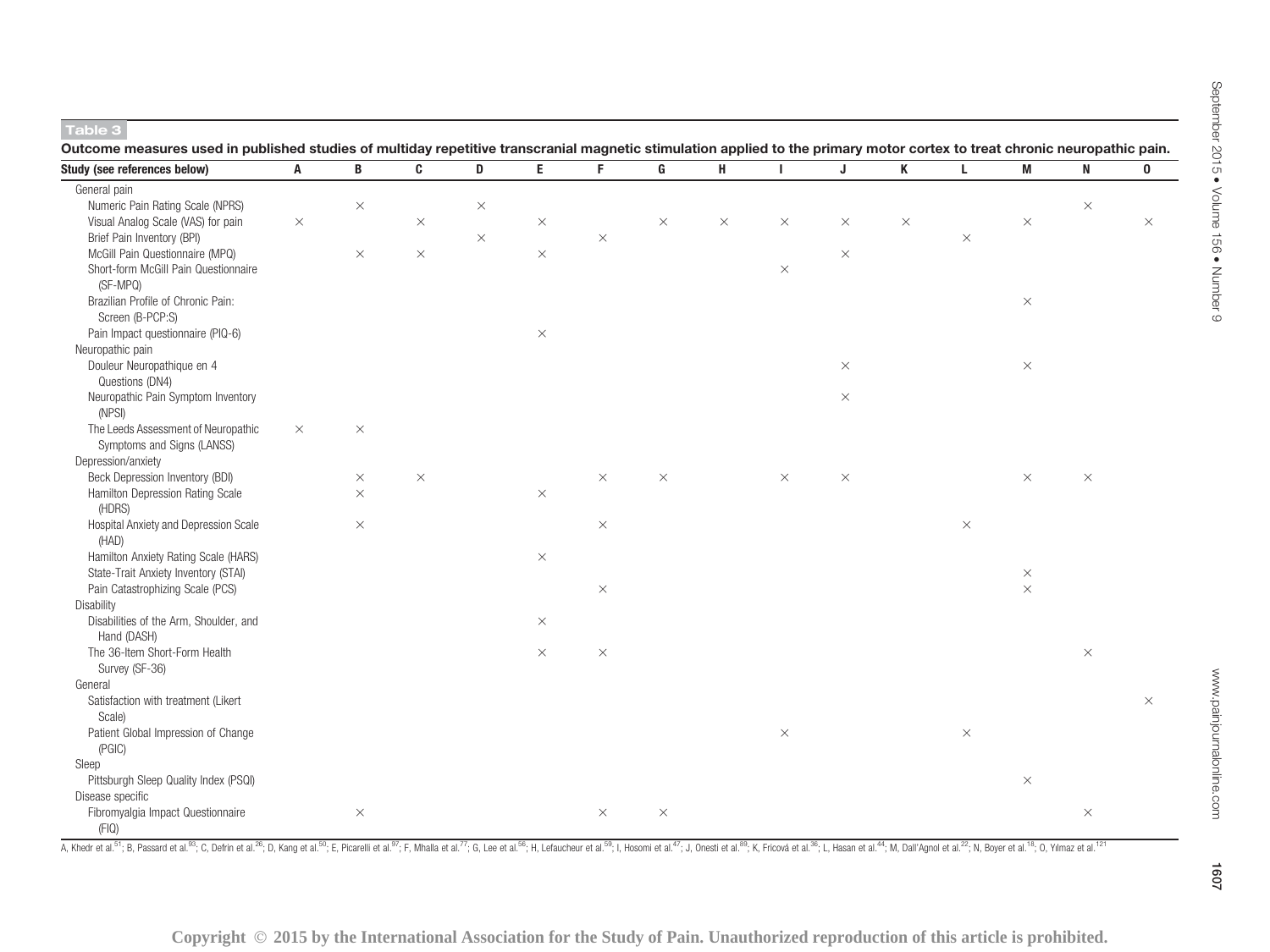satisfaction with treatment, symptoms, and AEs, participant disposition,<sup>115</sup> and proposed specific core outcome measures (Table 4) to be considered in designing studies of chronic pain treatments.<sup>28</sup> The balance between generic and focused instruments is important. Generic instruments facilitate comparison with data from other healthy or ill cohorts and facilitate collaboration (see section 4.4; Resources for multicenter networks and trials), whereas condition-specific instruments may better capture disease-specific concerns.<sup>118</sup> For example, the 36-item Medical Outcomes Study Short-Form Questionnaire (SF-36) was designed to assess overall health of populations in which no one disease is excessively prevalent. Unless supplemented by questions targeting mental health, physical function, and other domains important for assessing HRQOL, the SF-36 lacks the sensitivity necessary for decisions about whether a specific treatment is working at the N-of-1 level.<sup>102</sup> The voluminous array of generic and specific HRQOL assessment instruments is summarized in monographs and Web-based repositories of open-access questionnaires and other instruments.<sup>102</sup> The IASP suggests that "for future NP trials, pain relief scales, patient and clinician global impression of change, the proportion of responders (50% and 30% pain relief), validated NP quality measures and assessment of sleep, mood, functional capacity and quality of life are recommended."<sup>40</sup> A recent high-quality trial of motor cortex rTMS included most of these outcomes and also measured depression.<sup>47</sup> This approach to outcome assessment can help demonstrate that any pain relief is not merely a nonspecific correlate of treating depression.

Because TMS and other device trials study fewer subjects than drug trials, information provided by each enrollee should be maximized. Descriptions of enrollees' demographics and TMS parameters must meet or surpass recent consensus recommendations.<sup>20</sup> Variables such as gender, age, and ethnicity should always be reported. As discussed above, studying homogenous groups of patients with at least moderate pain intensity can maximize the signal-to-noise ratio, $29$  and training subjects at enrollment may reduce variability and reporting errors.

#### Table 4

IMMPACT II recommendations for core outcome measures to be considered in clinical trials of chronic pain treatment efficacy and effectiveness (reprinted with permission from Deng et al. $27$ ).

| Pain                                          |                                                                                                                                           |
|-----------------------------------------------|-------------------------------------------------------------------------------------------------------------------------------------------|
|                                               | 11-point (0-10) numerical rating scale of pain intensity                                                                                  |
| Usage of rescue analgesics                    |                                                                                                                                           |
|                                               | Categorical rating of pain intensity (none, mild, moderate, and severe) in<br>circumstances in which numerical ratings may be problematic |
| Physical functioning (either 1 of 2 measures) |                                                                                                                                           |
|                                               | Multidimensional Pain Inventory Interference Scale                                                                                        |
| Brief Pain Inventory interference items       |                                                                                                                                           |
|                                               | Emotional functioning (at least 1 of 2 measures)                                                                                          |
| <b>Beck Depression Inventory</b>              |                                                                                                                                           |
| Profile of Mood States                        |                                                                                                                                           |
|                                               | Participant ratings of global improvement and satisfaction with treatment                                                                 |
| Patient Global Impression of Change           |                                                                                                                                           |
| Symptoms and adverse events (AE)              |                                                                                                                                           |
| ended prompts                                 | Passive capture of spontaneously reported AE and symptoms and use of open-                                                                |
| Participant disposition                       |                                                                                                                                           |
|                                               | Detailed information regarding participant recruitment and progress through the                                                           |
|                                               | trial, including all information specified in the CONSORT quidelines                                                                      |
|                                               |                                                                                                                                           |

#### 4.2. Use of concomitant medications, therapies, and other environmental factors

Medication use is a common secondary outcome that must be monitored in trials of rTMS because medications (and other therapies and environmental conditions) can modify effectiveness and safety (Table 4).<sup>28</sup> Also, a goal of many nonpharmacological pain treatments is to enable patients to reduce or discontinue high doses of undesirable pain medications (namely opioids). Because of ethical considerations, studies of rTMS for pain have primarily been conducted in patients using other (insufficient or poorly tolerated) pain therapies, which often include multiple neuroactive medications. Patients with chronic pain often use multiple classes of pain medications, more than 1 medication in a class, and even multiple formulations of the same medication (eg, long- and short-acting opioids); in addition, medications are taken variably according to the need, so accurate documentation is difficult.

One simple metric is to quantify the use of approved "rescue" analgesics; another is to track the proportions of subjects taking various classes of pain medications.<sup>30</sup> It is possible to quantitate overall opioid consumption using morphine equivalents, but conversion tables do not accommodate individual differences in pharmacokinetics and pharmacodynamics, and in any case are applicable only to opioids. Real-time documentation using medication diaries may improve the depth and accuracy of data collection. The Medication Quantification Scale combines drug class, dose, and detriment (risk) to compute a single numeric medication profile value.<sup>43</sup> There are few metrics for other pain cotreatments including alternative, over-the-counter, herbal, and folk remedies and physical medicine treatments. At a minimum, rTMS studies should include detailed records of all medication use, including specific doses, and recording of nonmedical pain therapies. Large registry studies may be needed to analyze these complex variables. Because cotreatments add "noise" to clinical trials that can obscure signals, consideration should be given to trials of "stand-alone" rTMS.

Monitoring recent and current consumption as well as nonprescribed and prescribed medications is required to screen for study eligibility and ensure subject safety. Potentially problematic prescription medications used by some patients having pain include tricyclics (eg, nortriptyline, amitriptyline), antiviral medications, and antipsychotic medications (eg, chlorpromazine, clozapine), but there are no analyses measuring how each medication alters seizure risk and few TMS publications even fully describe subjects' medications and doses. Consuming or discontinuing commonly abused substances can increase cortical excitability and risk of a TMS-induced seizure (Table 2).<sup>103</sup> Withdrawal from sedatives (eg, alcohol, barbiturates, benzodiazepines, meprobamate, and chloral hydrate) increases seizure risk, so patients must be asked about recent and current use, and recent substance abuse should be an exclusion criterion. Other potentially problematic drugs of abuse include phencyclidine, amphetamines, ketamine, and gammahydroxybutyrate. Establishing a national or a global registry to report and fully document every case of TMS-induced seizures is recommended to better characterize specific risk factors because these are far too rare for individual centers to acquire enough cases to study.

There are yet additional parameters to consider recording for potential future use, including state of mind and health at the time of the study, and use of nonprescription neuroactive substances such as caffeine.<sup>20</sup> Sleep deficits alter cortical excitability, and given the efficacy of ketogenic diets in suppressing the cortical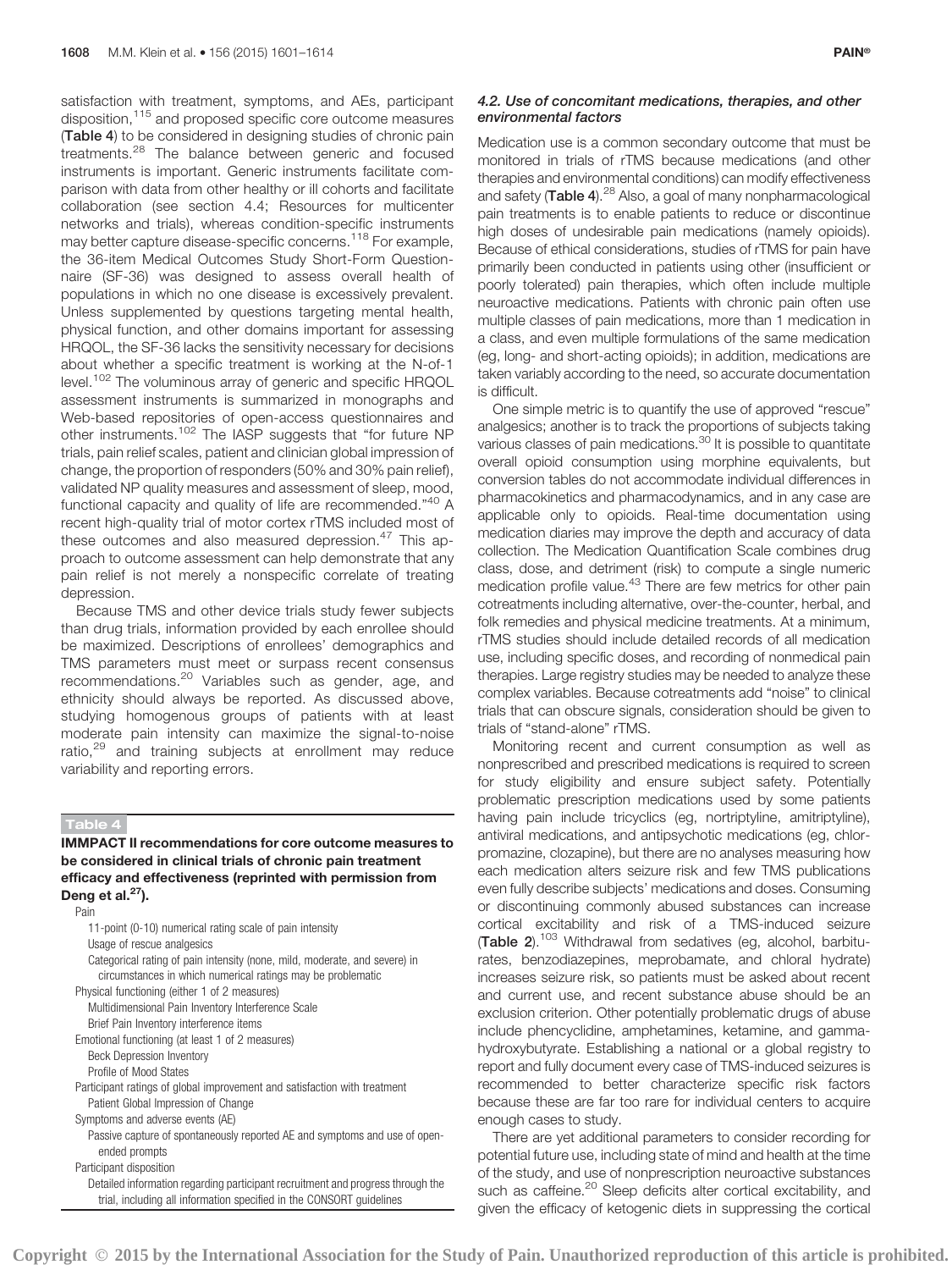excitability that causes seizures, $72$  low-carbohydrate diets could conceivably influence the outcomes of rTMS. One study coupled rTMS with behavioral training to increase benefit for tinnitus.<sup>120</sup> However, rTMS studies have not been designed or powered to assess these added variables, and there are currently no validated methods for data collection and analysis. Large collaborative studies or registries (section 4.4; Resources for multicenter networks and trials) and real-time data entry by subjects or passive capture by monitoring devices will be necessary. "Health connectivity" is an emerging trend in medicine and public health, so these parameters may soon become available.

#### 4.3. Regulatory considerations

Authorization processes vary in different countries and influence the pace of clinical application of TMS. There are differences in risk classification, transparency, and rigor of assessment of safety and effectiveness. For medical devices, the US FDA, the Canadian Therapeutic Products Directorate (TPD), and the Australian Therapeutic Goods Administration (TGA) require evidence of clinical efficacy, device quality and performance, and safety, whereas Europe has emphasized safety and performance over efficacy, thus European CE marking typically precedes US clearance by 2 to 5 years. $54$  For a device to be legally marketed in the European Union (EU), the requirements of the European Medical Device Directives must be met and a CE Mark obtained from the European Commission. Directive 93/42/ EEC and its subsequent amendments regulate medical devices such as TMS.

The US FDA's Center for Devices and Radiological Health (CDRH) and the European Commission have approved TMS devices for several indications. The Japanese Pharmaceuticals and Medical Devices Agency (PMDA) requires compliance with the Pharmaceutical and Medical Device Law (PMDL), and in 2013, Brainsway announced plans to seek permission to market their Deep TMS system in Japan for major depression. The most widely approved TMS application is major depression, for which rTMS has been approved in Canada, Australia, New Zealand, the EU, Israel, and the United States.

In the United States, the FDA's CDRH has tiered risk-based requirements, with class I defined as low to moderate risk, class II as moderate to high risk, and class III as high risk. For class I devices, adherence to general controls (eg, good manufacturing processes, registration, medical device reporting, labeling) is considered sufficient to reasonably ensure safety and effectiveness. For class II devices, adherence to general and special controls (eg, performance standards, postmarket surveillance, patient registries, special labeling requirements) is required. Class III devices must additionally undergo premarket approval. Transcranial magnetic stimulation devices have been classified as class II as they are not implanted, nor do they have long-lasting or potentially fatal AE, so the investigational device exemptions (IDE) process is not required. The 510(k) process, typical for class II devices, requires demonstrating substantial equivalence in safety, efficacy, intended use, and technological characteristics to a legally marketed "predicate" device. The de novo pathway is used for low to moderate risk devices such as TMS devices without predicates. This establishes a new regulation and allows this device to serve as a predicate subsequently. For instance, in 2008, the first TMS device was authorized by the CDRH through the de novo classification process for treatment-resistant major depression (Neuronetics' NeuroStar),<sup>1</sup> and in 2013, Brainsway's H1 System was approved for marketing after demonstrating substantial equivalence.<sup>2</sup> And, de novo classification was granted in 2013 to eNeura's single-pulse CerenaTMS device for treating acute pain in migraine with aura; and then in 2014 their portable device, Spring $TMS<sup>3</sup>$  was approved using  $510(k)$  with CerenaTMS as the predicate. Both were CE-marked in the EU before FDA application.

For devices to treat pain, prospective sham-controlled RCTs are preferred for the pivotal trials that establish device safety and effectiveness when seeking regulatory approval. This is due to the subjective nature of pain and significant placebo effects. Pivotal trials generally have prespecified hypotheses, inclusion and exclusion criteria, and description of device-specific attributes, end points, and statistical analyses. In pain trials, suboptimal shams and blinding are problematic because of the subjective nature of pain assessment. A blinding assessment that requires forced choice of group assignment and the reason for the choice can help assess the integrity of blinding as discussed in the CDRH's "Guidance for Industry and FDA Staff—Class II Special Controls Guidance Document: Repetitive Transcranial Magnetic Stimulation (rTMS) Systems."<sup>4</sup> Although randomized shamcontrolled trials have historically been used to support TMS applications to the FDA, other study designs can be considered if they provide reasonable assurances of device safety and effectiveness for intended purpose, including randomized comparative trials (with previously cleared or approved treatments), comparison with usual treatment, crossover designs, and prospective nonrandomized observational trials (propensity analyses).

The FDA often determines the indication for use of a device based on the adequacy of trial design and the collected data. Considerations for designing pain trials include: Will the device be used to treat acute and/or chronic pain? What type and etiology of pain will be treated? Will it be used as an adjunct to medications or as monotherapy? Will it be used in adults and/or children? Will it be used to treat mild, moderate, and/or severe pain?

#### 4.4. Resources for multicenter networks and trials

Given the difficulty of assembling sufficient numbers of homogenous subjects to sufficiently power studies of rTMS, multicenter research consortia that provide infrastructure and standardized metrics are increasingly recognized to add efficiency and lower cost. Collaborative TMS studies face additional difficulties regarding acquisition of identical expensive TMS devices and standardization of TMS administration, but a recent multicenter, randomized, double-blind, sham-controlled, crossover study of rTMS for NP was successfully conducted at 7 Japanese centers.<sup>47</sup> Global collaboration offers added difficulties pertaining to language, such as the need to validate study instruments in different languages, and variations in national medical and regulatory practices.

Some collaborations originate from within communities of researchers focusing on specific conditions, others are organized by governmental agencies. An example of a disease-based consortium is the United States' Northeast amyotrophic lateral sclerosis (NEALS) consortium (http://www.alsconsortium.org/) created in 1995 to coordinate collaborative clinical research on amyotrophic lateral sclerosis. Membership grew to more than 100 centers comprising more than 500 personnel with varying roles. Clinical data and biosamples are banked and shared, and clinical research training is offered. An example of a governmentfunded organization is the NIH-funded consortium of Clinical and Translational Science Award Centers at more than 60 US academic medical institutions (https://www.ctsacentral.org/).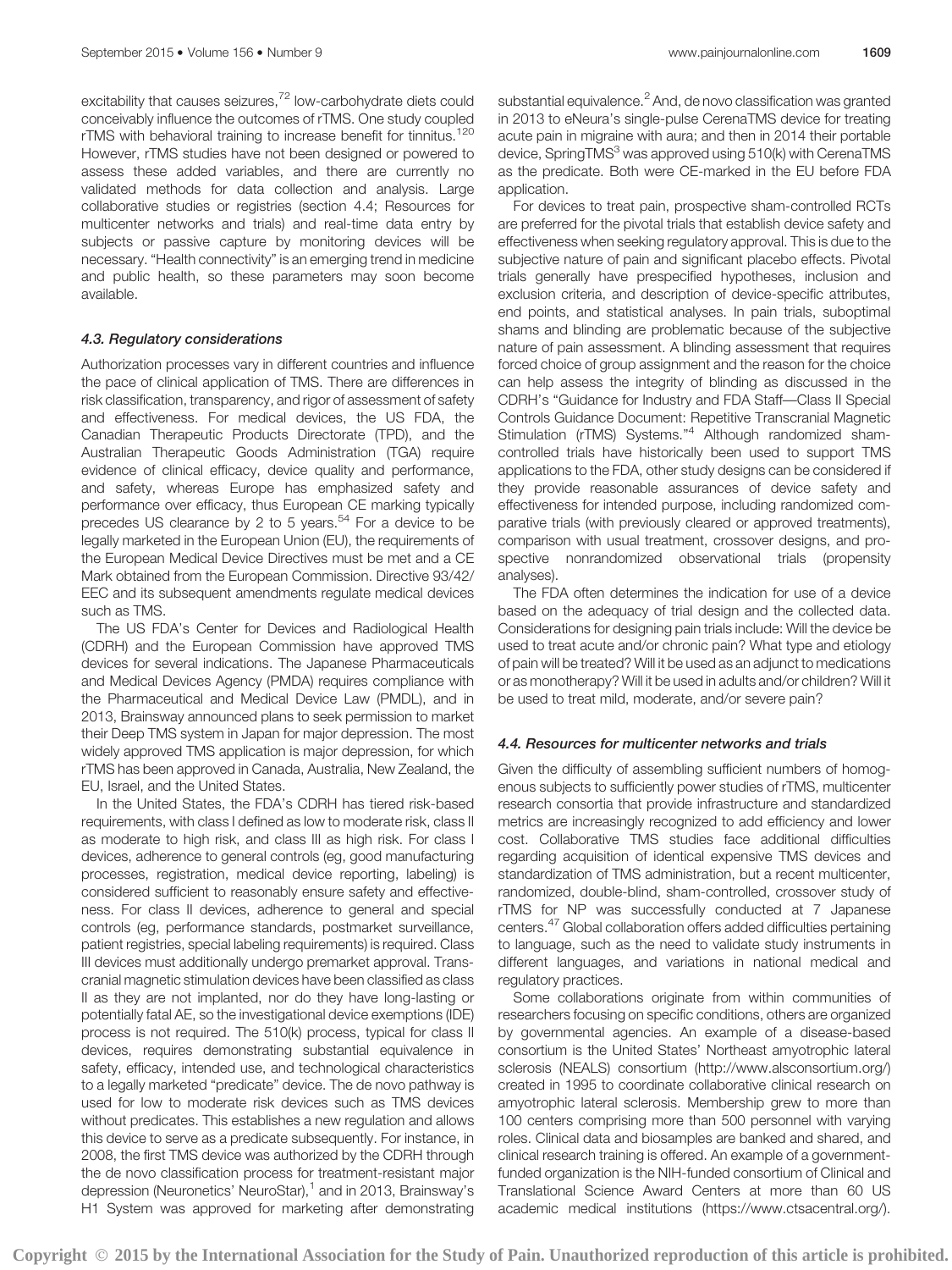This offers resources to enhance general clinical research, some accessible to non-US investigators. For instance, NIH supports a free public domain resource called the Patient-Reported Outcomes Measurement System (PROMIS; www.nihpromis. org) that contains outcome assessments applicable to a wide variety of chronic diseases and conditions. It currently has 3 items pertaining to pain intensity, 39 items measuring pain behaviors, and 40 items pertaining to pain interference.<sup>9</sup> It is not yet clear whether these pain-related items are sufficiently comprehensive for clinical analgesic trials, and whether they can exclusively support regulatory applications for new drug approval.

The NIH National Institute for Neurological Disorders and Stroke funds an initiative specifically designed for neurological disorders, called "NeuroNEXT" (Network for Excellence in Neuroscience Clinical Trials; http://www.neuronext.org/). It was created to more efficiently ready promising neurological therapies for phase II testing. A Clinical Coordinating Center at the Massachusetts General Hospital manages the 27 participating research institutions using master research service subcontracts and a central institutional review board, so that individual member institutions do not need to separately approve each study. A Data Coordinating Center at University of Iowa provides a centralized repository and resource for data collection and statistical analysis. NeuroNEXT accepts applications and funds trials from industry and academic groups; to date, no TMS or pain studies have been conducted.

#### 5. Technological advances that might improve efficacy of repetitive transcranial magnetic stimulation for treating pain

Technological improvements might also yield more-conclusive studies, so we reviewed emerging technologies that might potentially improve outcomes.

#### 5.1. Using anatomical magnetic resonance imaging to guide coil placement

For localized brain functions, the stimulation site determines the type and magnitude of the effect. To maximize therapeutic effects of rTMS for pain, one would ideally know where the neuronal representation regulating pain is located, select a cortical portion that is accessible to TMS, and target it as precisely and selectively as possible. However, pain is widely distributed, and individual differences in cortical anatomy, white-matter connectivity, and structure-to-function mappings make this challenging. A basic prerequisite for precise rTMS is being able to repeatedly place the coil over a patient-specific cortical target. This is improved by commercially available MRI-guided navigation systems that use infrared cameras to coordinate the relative 3-dimensional location of subjects' heads and TMS coil, and user-selected landmarks from each subject's head MRI.<sup>39</sup> Magnetic resonance imagingguidance is required to accurately compare the effects of stimulating different cortical targets. There is some evidence that MRI-guided rTMS is more efficacious for pain, <sup>45,57</sup> but this is not conclusive. Given the added cost and effort of obtaining MRIs for each subject, the value of MRI-navigation should be clarified before undertaking large clinical trials.

#### 5.2. Mapping transcranial magnetic stimulation electric fields on cortical surfaces

Current TMS navigators localize the TMS coil, but not its predicted cortical activations, yet this refinement is within reach. Each person's individual cortical surface can be automatically extracted from their MRI, eg, with FreeSurfer software.<sup>34</sup> This also permits parsing of possible cortex orientation–specific influences. Individual cortical surfaces can also be nonlinearly morphed to other brain surfaces (eg, group averages), to facilitate group-level studies and meta-analyses, as recently published.<sup>6</sup> Estimating the primary electric fields induced in the brain by specific TMS parameters requires volume conductor models. Present-day commercial navigation devices either omit these or use simplified less-accurate spherical models.<sup>81</sup> Realistically shaped models using Finite Element Methods and Boundary Element Models have already been used in at least 1 group-level TMS study.<sup>6</sup> Using them in practical TMS navigation systems seems feasible and might improve further targeting accuracy at modest computational and labor cost.

#### 5.3. Measuring distant effects of transcranial magnetic stimulation using magnetic resonance imaging tractography

Transcranial magnetic stimulation activations spread to secondary areas through white-matter tracts $94$  including spread to deep subcortical targets,<sup>69</sup> and these secondary activations correlate with therapeutic potency.<sup>33</sup> Thus, cortical TMS targets can be considered as windows to networks extending throughout the brain. Once these are characterized, it becomes possible to apply TMS using parameters designed to maximize network-level activations. Diffusion MRI tractography allows identifying individual-specific white-matter pathways. Once TMS-induced electric field distributions on each subject's cortex is computed as above, the resulting binary mask can be used to seed tractography and estimate distant effects. These can be further refined by considering axonal orientation and bending relative to the electric field.<sup>49</sup> Advances in diffusion MRI $106$  bring this within reach. $80$ 

#### 5.4. Resting-state functional connectivity magnetic resonance imaging

Resting-state functional connectivity MRI uses correlations in spontaneous fluctuations in blood oxygenation to reveal brain networks. This has helped identify network abnormalities correlated with chronic pain symptoms.<sup>75</sup> Recent work suggests that resting-state functional connectivity MRI may predict the propagation of focal brain stimulation, facilitate visualization of TMS-induced network changes, and lend insight into therapeutic mechanisms.<sup>34</sup> Resting-state functional connectivity MRI is now sufficiently robust and reproducible to help identify patientspecific targets based on their connectivity.<sup>35</sup> For pain, it can test whether efficacy of rTMS application to specific motor cortex targets is due to connectivity with deeper regions implicated in pain perception  $(Fig. 3)$ <sup>33</sup> If confirmed, this might improve targeting and perhaps efficacy.

Today, we recommend transition from the still-widespread practice of applying rTMS without imaging guidance, where resources permit it. Even basic navigators recording coil position relative to each subject's MRI document the precise cortical areas activated needed to clarify which specific sites offer best efficacy, and off-line tools available today may augment their scientific utility.

#### 6. Future considerations

Most research studies provide proof-of-concept that rTMS can improve some chronic pain syndromes, but they have been insufficient to confirm specific indications and best methods.<sup>82</sup>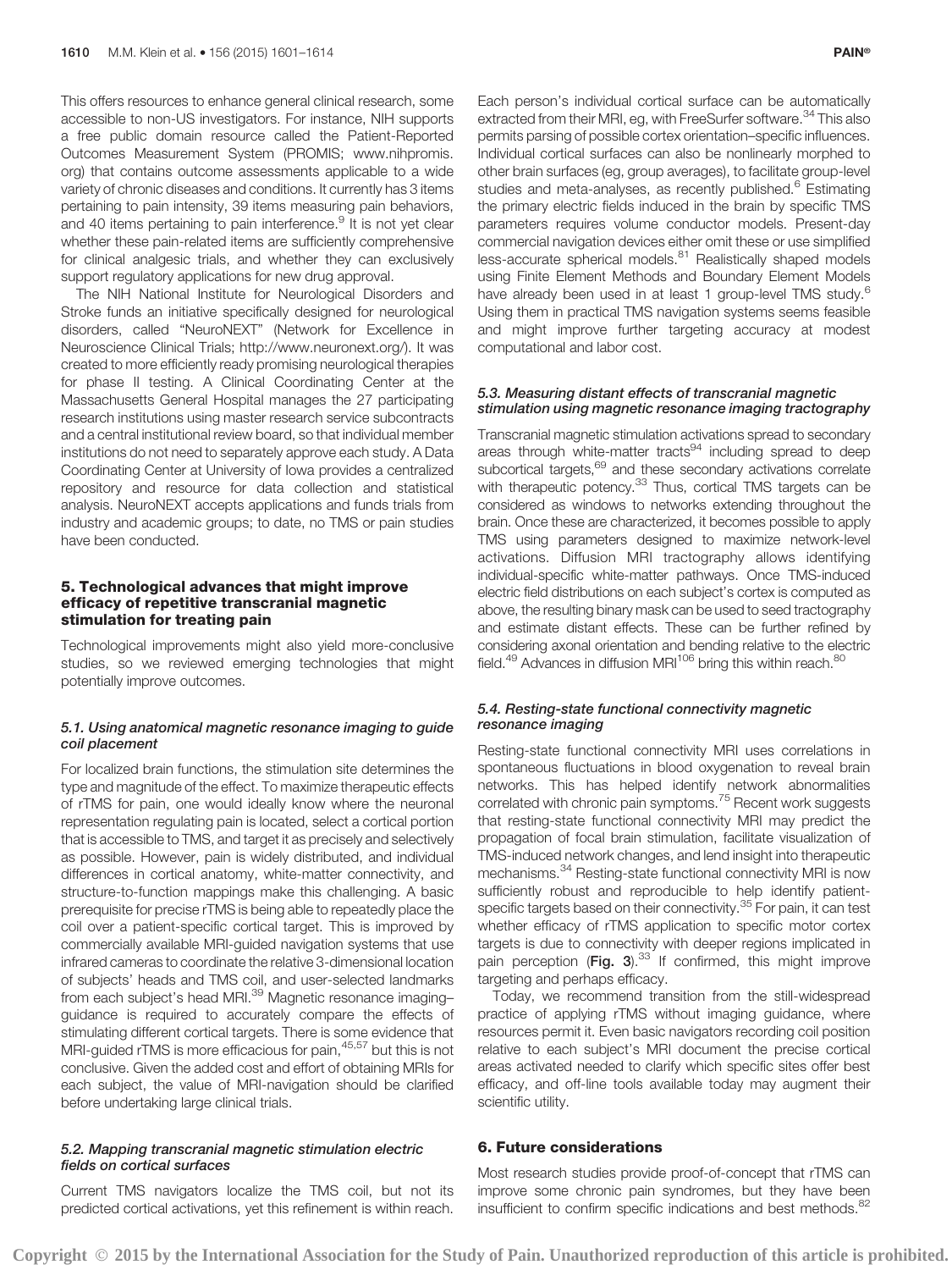

Figure 3. Magnetic resonance imaging (MRI) depicting deep and cortical sites most efficacious to stimulate for treating chronic pain. (A) The periaqueductal gray (PAG), the primary control center for descending pain modulation, and the most effective target for deep brain stimulation for pain (arrows). (B) Mean resting-state functional MRI connectivity mapping of 1000 normal subjects. Spontaneous modulations in the fMRI signal are extracted from the PAG. Fluctuations in the primary sensory and motor cortices (circles) are most correlated with those of the PAG. Modified with permission from.<sup>33</sup>

Most published studies have been small and unblinded, with exceptions (eg, Ref. 47). Study designs, subjects, technical parameters, and outcomes have been inconsistent with full details only rarely fully reported, hindering confirmation or meta-analysis. Several recent studies are of higher quality, demonstrating a commitment to improvement. Funding agencies should support research designed to build towards clinical trials of sufficient quality to support regulatory approval of rTMS for clinical use in chronic pain. We suggest a round of studies to optimize design and methods for clinical trials for pain indications. Transcranial magnetic stimulation administration parameters, subject populations, and outcome measures should be standardized and optimized. Other important goals include identifying the best location for MCS relative to the subjects' painful body area and clarifying whether MRI-guided localization is cost effective. Guidelines for accreditation and expertise need improvement.

Given the difficulties inherent in recruiting large numbers of well-characterized subjects with homogenous pain syndromes, multisite collaborations between teams using identical equipment, parameters, and methods should be established and supported, along with bioinformatic resources for securely collecting and analyzing complex data. These could provide foundations for the postmarketing surveillance probably necessary to power analysis of very rare side effects and potential complex consequences for memory, learning, or personality. Global registries, passive electronic collection of TMS administration parameters, patient-reported outcomes, and information technology applications would permit data accrual with less effort required from TMS administrators.

We suggest that the suffering and disability associated with uncontrolled chronic pain, the common and serious adverse effects associated with pain medications, and the preliminary evidence of efficacy and safety of TMS for treating some types of pain mandate greater investment in developing this therapy.

#### Conflict of interest statement

A. Pascual-Leone serves on the scientific advisory boards for Nexstim, Neuronix, Starlab, Neuroelectrics, Axilum Robotics, Magstim, and Neosync; and is listed as an inventor on several issued and pending patents on the real-time integration of TMS with EEG and MRI. None of these patents is currently licensed or generating any license fees. M. Hallett may accrue revenue on US Patent #7,407,478 (Issued: August 5, 2008): Coil for Magnetic Stimulation and methods for using the same (H-coil); and he has received license fee payments from the NIH (from Brainsway) for licensing of this patent. M. Fox is listed as an inventor in issued patents or patent applications on functional connectivity and guidance of TMS. The other authors have no conflicts of interest to declare. The content is solely the responsibility of the authors and does not necessarily represent the official views of Harvard Catalyst, Harvard University and its affiliated academic health care centers, the National Institutes of Health or the Sidney R. Baer Jr Foundation.

#### Acknowledgements

Supported in part by the Radcliffe Institute for Advanced Study and the Samuels Family Foundation, the Public Health Service (K24NS059892, K23NS083741, NS38493, R01HD069776, R01NS073601, R21 MH099196, R21 NS082870, R21 NS085491, R21 HD07616, and U01NS077179) and NINDS intramural support to M. Hallett, the UK National Institute of Health Research (PB-PG-0110-20321) to T. Nurmikko, the Hopkins Neurosurgery Pain Research Institute, the American Academy of Neurology/American Brain Foundation, the Sidney R. Baer Foundation, the Harvard Catalyst—Clinical and Translational Science Center (UL1 RR025758).

Article history: Received 22 August 2014 Received in revised form 30 March 2015 Accepted 17 April 2015 Available online 25 April 2015

#### **References**

- [1] Available at: http://www.fda.gov/MedicalDevices/DeviceRegulationand Guidance/GuidanceDocuments/ucm265269.htm, 2015.
- [2] Available at: http://www.accessdata.fda.gov/cdrh\_docs/pdf12/ K122288.pdf, 2015.
- [3] Available at: http://www.fda.gov/AboutFDA/CentersOffices/Officeo fMedicalProductsandTobacco/CDRH/CDRHTransparency/ucm232269. htm, 2015.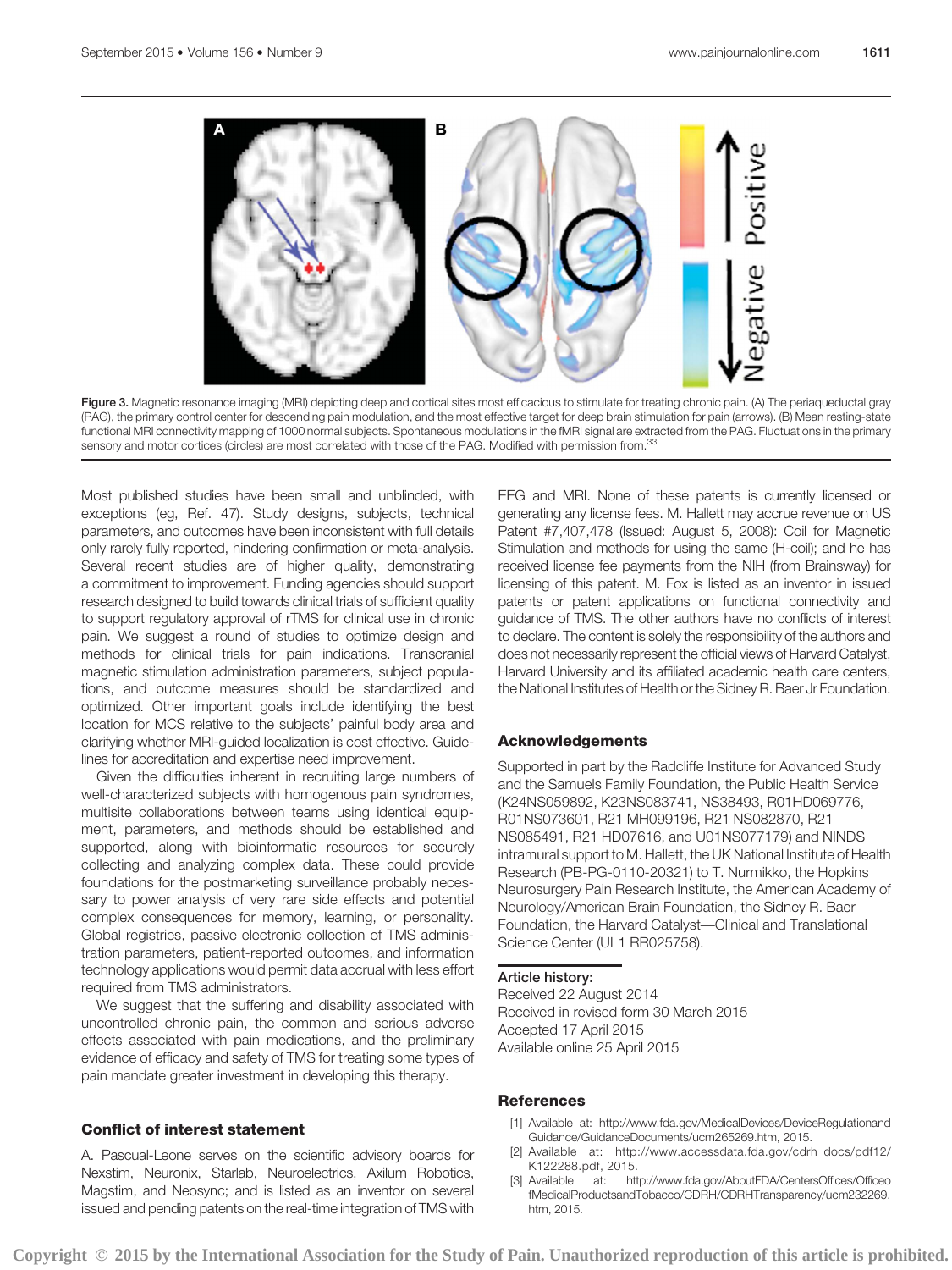- [4] Available at: http://www.fda.gov/downloads/MedicalDevices/DeviceRe gulationandGuidance/GuidanceDocuments/UCM311176.pdf, 2015.
- [5] Ahdab R, Ayache SS, Brugieres P, Goujon C, Lefaucheur JP. Comparison of "standard" and "navigated" procedures of TMS coil positioning over motor, premotor and prefrontal targets in patients with chronic pain and depression. Neurophysiol Clin 2010;40:27–36.
- [6] Ahveninen J, Huang S, Nummenmaa A, Belliveau JW, Hung AY, Jaaskelainen IP, Rauschecker JP, Rossi S, Tiitinen H, Raij T. Evidence for distinct human auditory cortex regions for sound location versus identity processing. Nat Commun 2013;4:2585.
- [7] Albrecht PJ, Hines S, Eisenberg E, Pud D, Finlay DR, Connolly MK, Pare M, Davar G, Rice FL. Pathologic alterations of cutaneous innervation and vasculature in affected limbs from patients with complex regional pain syndrome. PAIN 2006;120:244–66.
- [8] Amato AA, Oaklander AL. Case records of the Massachusetts general hospital. Weekly clinicopathological exercises. Case 16-2004. A 76 year-old woman with numbness and pain in the feet and legs. N Engl J Med 2004;350:2181–9.
- [9] Amtmann D, Cook KF, Jensen MP, Chen WH, Choi S, Revicki D, Cella D, Rothrock N, Keefe F, Callahan L, Lai JS. Development of a PROMIS item bank to measure pain interference. PAIN 2010;150:173–82.
- [10] André-Obadia N, Mertens P, Gueguen A, Peyron R, Garcia-Larrea L. Pain relief by rTMS: differential effect of current flow but no specific action on pain subtypes. Neurology 2008;71:833–40.
- [11] André-Obadia N, Peyron R, Mertens P, Mauguière F, Laurent B, Garcia-Larrea L. Transcranial magnetic stimulation for pain control. Doubleblind study of different frequencies against placebo, and correlation with motor cortex stimulation efficacy. Clin Neurophysiol 2006;117:1536–44.
- [12] Attal N, Cruccu G, Baron R, Haanpää M, Hansson P, Jensen TS, Nurmikko T. EFNS guidelines on the pharmacological treatment of neuropathic pain: 2010 revision. Eur J Neurol 2010;17:1113–23.
- [13] Barker AT, Jalinous R, Freeston IL. Non-invasive magnetic stimulation of human motor cortex. Lancet 1985;1:1106–7.
- [14] Baudic S, Attal N, Mhalla A, Ciampi de AD, Perrot S, Bouhassira D. Unilateral repetitive transcranial magnetic stimulation of the motor cortex does not affect cognition in patients with fibromyalgia. J Psychiatr Res 2013;47:72–7.
- [15] Bittar RG, Kar-Purkayastha I, Owen SL, Bear RE, Green A, Wang S, Aziz TZ. Deep brain stimulation for pain relief: a meta-analysis. J Clin Neurosci 2005;12:515–19.
- [16] Borckardt JJ, Reeves ST, Weinstein M, Smith AR, Shelley N, Kozel FA, Nahas Z, Byrne KT, Morgan K, George MS. Significant analgesic effects of one session of postoperative left prefrontal cortex repetitive transcranial magnetic stimulation: a replication study. Brain Stimul 2008;1:122–7.
- [17] Borckardt JJ, Walker J, Branham RK, Rydin-Gray S, Hunter C, Beeson H, Reeves ST, Madan A, Sackeim H, George MS. Development and evaluation of a portable sham transcranial magnetic stimulation system. Brain Stimul 2008;1:52–9.
- [18] Boyer L, Dousset A, Roussel P, Dossetto N, Cammilleri S, Piano V, Khalfa S, Mundler O, Donnet A, Guedj E. rTMS in fibromyalgia: a randomized trial evaluating QoL and its brain metabolic substrate. Neurology 2014;82:1231–8.
- [19] Cassidy JD, Carroll LJ, Cote P, Lemstra M, Berglund A, Nygren A. Effect of eliminating compensation for pain and suffering on the outcome of insurance claims for whiplash injury. N Engl J Med 2000;342:1179–86.
- [20] Chipchase L, Schabrun S, Cohen L, Hodges P, Ridding M, Rothwell J, Taylor J, Ziemann U. A checklist for assessing the methodological quality of studies using transcranial magnetic stimulation to study the motor system: an international consensus study. Clin Neurophysiol 2012;123: 1698–704.
- [21] Cruccu G, Aziz TZ, Garcia-Larrea L, Hansson P, Jensen TS, Lefaucheur JP, Simpson BA, Taylor RS. EFNS guidelines on neurostimulation therapy for neuropathic pain. Eur J Neurol 2007;14:952–70.
- [22] Dall'Agnol L, Medeiros LF, Torres IL, Deitos A, Brietzke A, Laste G, de SA, Vieira JL, Fregni F, Caumo W. Repetitive transcranial magnetic stimulation increases the corticospinal inhibition and the brain-derived neurotrophic factor in chronic myofascial pain syndrome: an explanatory double-blinded, randomized, sham-controlled trial. J Pain 2014;15:845–55.
- [23] Davis NJ, Gold E, Pascual-Leone A, Bracewell RM. Challenges of proper placebo control for non-invasive brain stimulation in clinical and experimental applications. Eur J Neurosci 2013;38:2973–7.
- [24] de Moragas JM, Kierland RR. The outcome of patients with herpes zoster. Arch Dermatol 1957;75:193–6.
- [25] de Oliveira RA, de Andrade DC, Mendonca M, Barros R, Luvisoto T, Myczkowski ML, Marcolin MA, Teixeira MJ. Repetitive transcranial magnetic stimulation of the left premotor/dorsolateral prefrontal cortex

does not have analgesic effect on central poststroke pain. J Pain 2014; 15:1271–81.

- [26] Defrin R, Grunhaus L, Zamir D, Zeilig G. The effect of a series of repetitive transcranial magnetic stimulations of the motor cortex on central pain after spinal cord injury. Arch Phys Med Rehabil 2007;88: 1574–80.
- [27] Deng ZD, Lisanby SH, Peterchev AV. Electric field depth-focality tradeoff in transcranial magnetic stimulation: Simulation comparison of 50 coil designs. Brain Stimul 2012;6:1–13.
- [28] Dworkin RH, Turk DC, Farrar JT, Haythornthwaite JA, Jensen MP, Katz NP, Kerns RD, Stucki G, Allen RR, Bellamy N, Carr DB, Chandler J, Cowan P, Dionne R, Galer BS, Hertz S, Jadad AR, Kramer LD, Manning DC, Martin S, McCormick CG, McDermott MP, McGrath P, Quessy S, Rappaport BA, Robbins W, Robinson JP, Rothman M, Royal MA, Simon L, Stauffer JW, Stein W, Tollett J, Wernicke J, Witter J. Core outcome measures for chronic pain clinical trials: IMMPACT recommendations. PAIN 2005;113:9–19.
- [29] Dworkin RH, Turk DC, Peirce-Sandner S, He H, McDermott MP, Farrar JT, Katz NP, Lin AH, Rappaport BA, Rowbotham MC. Assay sensitivity and study features in neuropathic pain trials: an ACTTION meta-analysis. Neurology 2013;81:67–75.
- [30] Eisenberg E, Lurie Y, Braker C, Daoud D, Ishay A. Lamotrigine reduces painful diabetic neuropathy: a randomized, controlled study. Neurology 2001;57:505–9.
- [31] Fontaine D, Hamani C, Lozano A. Efficacy and safety of motor cortex stimulation for chronic neuropathic pain: critical review of the literature. J Neurosurg 2009;110:251–6.
- [32] Forssell H, Tenovuo O, Silvoniemi P, Jaaskelainen SK. Differences and similarities between atypical facial pain and trigeminal neuropathic pain. Neurology 2007;69:1451–9.
- [33] Fox MD, Buckner RL, Liu H, Chakravarty MM, Lozano AM, Pascual-Leone A. Resting-state networks link invasive and noninvasive brain stimulation across diverse psychiatric and neurological diseases. Proc Natl Acad Sci U S A 2014;111:E4367–75.
- [34] Fox MD, Buckner RL, White MP, Greicius MD, Pascual-Leone A. Efficacy of transcranial magnetic stimulation targets for depression is related to intrinsic functional connectivity with the subgenual cingulate. Biol Psychiatry 2012;72:595–603.
- [35] Fox MD, Liu H, Pascual-Leone A. Identification of reproducible individualized targets for treatment of depression with TMS based on intrinsic connectivity. Neuroimage 2012;66C:151–60.
- [36] Fricová J, Klirová M, Masopust V, Novák T, Vérebová K, Rokyta R. Repetitive transcranial magnetic stimulation in the treatment of chronic orofacial pain. Physiol Res 2013;62(suppl 1):S125–34.
- [37] Garcia-Larrea L, Peyron R. Motor cortex stimulation for neuropathic pain: From phenomenology to mechanisms. Neuroimage 2007;37 (suppl 1):S71–9.
- [38] Geertzen JH, Bodde MI, van den Dungen JJ, Dijkstra PU, den Dunnen WF. Peripheral nerve pathology in patients with severely affected complex regional pain syndrome type I. Int J Rehabil Res 2015;38:121–30.
- [39] Gugino LD, Romero JR, Aglio L, Titone D, Ramirez M, Pascual-Leone A, Grimson E, Weisenfeld N, Kikinis R, Shenton ME. Transcranial magnetic stimulation coregistered with MRI: a comparison of a guided versus blind stimulation technique and its effect on evoked compound muscle action potentials. Clin Neurophysiol 2001;112:1781–92.
- [40] Haanpää ML, Attal N, Backonja M, Baron R, Bennett M, Bouhassira D, Cruccu G, Hansson P, Haythornthwaite JA, Iannetti GD, Jensen TS, Kauppila T, Nurmikko TJ, Rice AS, Rowbotham M, Serra J, Sommer C, Smith BH, Treede RD. NeuPSIG guidelines on neuropathic pain assessment. PAIN 2011;152:14–27.
- [41] Hadjimichael O, Kerns RD, Rizzo MA, Cutter G, Vollmer T. Persistent pain and uncomfortable sensations in persons with multiple sclerosis. PAIN 2007;127:35–41.
- [42] Hamani C, Schwalb JM, Rezai AR, Dostrovsky JO, Davis KD, Lozano AM. Deep brain stimulation for chronic neuropathic pain: long-term outcome and the incidence of insertional effect. PAIN 2006;125:188–96.
- [43] Harden RN, Weinland SR, Remble TA, Houle TT, Colio S, Steedman S, Kee WG. Medication quantification scale version III: update in medication classes and revised detriment weights by survey of American pain society physicians. J Pain 2005;6:364–71.
- [44] Hasan M, Whiteley J, Bresnahan R, MacIver K, Sacco P, Das K, Nurmikko T. Somatosensory change and pain relief induced by repetitive transcranial magnetic stimulation in patients with central poststroke pain. Neuromodulation 2014;17;731–6.
- [45] Hirayama A, Saitoh Y, Kishima H, Shimokawa T, Oshino S, Hirata M, Kato A, Yoshimine T. Reduction of intractable deafferentation pain by navigation-guided repetitive transcranial magnetic stimulation of the primary motor cortex. PAIN 2006;122:22–7.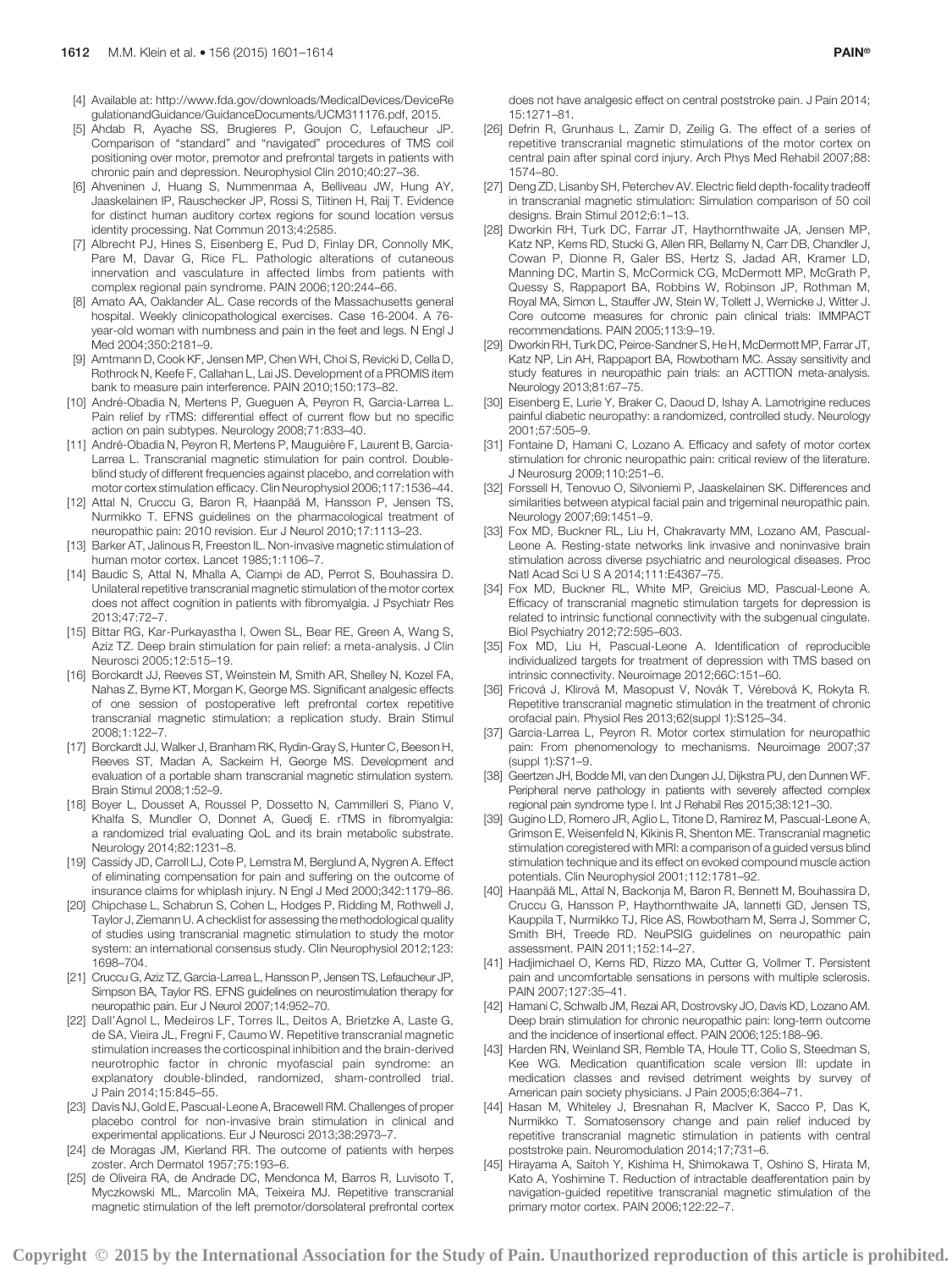- [46] Hoeft F, Wu DA, Hernandez A, Glover GH, Shimojo S. Electronically switchable sham transcranial magnetic stimulation (TMS) system. PLoS One 2008;3:e1923.
- [47] Hosomi K, Shimokawa T, Ikoma K, Nakamura Y, Sugiyama K, Ugawa Y, Uozumi T, Yamamoto T, Saitoh Y. Daily repetitive transcranial magnetic stimulation of primary motor cortex for neuropathic pain: a randomized, multicenter, double-blind, crossover, sham-controlled trial. PAIN 2013; 154:1065–72.
- [48] Huang YZ, Edwards MJ, Rounis E, Bhatia KP, Rothwell JC. Theta burst stimulation of the human motor cortex. Neuron 2005;45:201–6.
- [49] Ilmoniemi RJ, Ruohonen J, Karhu J. Transcranial magnetic stimulation–a new tool for functional imaging of the brain. Crit Rev Biomed Eng 1999;27:241–84.
- [50] Kang BS, Shin HI, Bang MS. Effect of repetitive transcranial magnetic stimulation over the hand motor cortical area on central pain after spinal cord injury. Arch Phys Med Rehabil 2009;90:1766–71.
- [51] Khedr EM, Kotb H, Kamel NF, Ahmed MA, Sadek R, Rothwell JC. Longlasting antalgic effects of daily sessions of repetitive transcranial magnetic stimulation in central and peripheral neuropathic pain. J Neurol Neurosurg Psychiatry 2005;76:833–8.
- [52] Kim JS, Bashford G, Murphy TK, Martin A, Dror V, Cheung R. Safety and efficacy of pregabalin in patients with central post-stroke pain. PAIN 2011;152:1018–23.
- [53] Kozyrev V, Eysel UT, Jancke D. Voltage-sensitive dye imaging of transcranial magnetic stimulation-induced intracortical dynamics. Proc Natl Acad Sci U S A 2014;111:13553–8.
- [54] Krüger LJ, Wild C. Evidence requirements for the authorization and reimbursement of high-risk medical devices in the USA, Europe, Australia and Canada: an analysis of seven high-risk medical devices. Wien: Ludwig Boltzmann Institut für Health Technology Assessment, 2013.
- [55] Langford RM, Mares J, Novotna A, Vachova M, Novakova I, Notcutt W, Ratcliffe S. A double-blind, randomized, placebo-controlled, parallelgroup study of THC/CBD oromucosal spray in combination with the existing treatment regimen, in the relief of central neuropathic pain in patients with multiple sclerosis. J Neurol 2013;260:984–97.
- [56] Lee SJ, Kim DY, Chun MH, Kim YG. The effect of repetitive transcranial magnetic stimulation on fibromyalgia: a randomized sham-controlled trial with 1-mo follow-up. Am J Phys Med Rehabil 2012;91:1077–85.
- [57] Lefaucheur JP. Why image-guided navigation becomes essential in the practice of transcranial magnetic stimulation. Neurophysiol Clin 2010; 40:1–5.
- [58] Lefaucheur JP, André-Obadia N, Antal A, Ayache SS, Baeken C, Benninger DH, Cantello RM, Cincotta M, de CM, De RD, Devanne H, Di LV, Filipovic SR, Hummel FC, Jaaskelainen SK, Kimiskidis VK, Koch G, Langguth B, Nyffeler T, Oliviero A, Padberg F, Poulet E, Rossi S, Rossini PM, Rothwell JC, Schonfeldt-Lecuona C, Siebner HR, Slotema CW, Stagg CJ, Valls-Sole J, Ziemann U, Paulus W, Garcia-Larrea L. Evidence-based guidelines on the therapeutic use of repetitive transcranial magnetic stimulation (rTMS). Clin Neurophysiol 2014;125:2150–206
- [59] Lefaucheur JP, Ayache SS, Sorel M, Farhat WH, Zouari HG, Ciampi de Andrade D, Ahdab R, Menard-Lefaucheur I, Brugieres P, Goujon C. Analgesic effects of repetitive transcranial magnetic stimulation of the motor cortex in neuropathic pain: influence of theta burst stimulation priming. Eur J Pain 2012;16:1403–13.
- [60] Lefaucheur JP, Drouot X, Cunin P, Bruckert R, Lepetit H, Créange A, Wolkenstein P, Maison P, Keravel Y, Nguyen JP. Motor cortex stimulation for the treatment of refractory peripheral neuropathic pain. Brain 2009;132:1463–71.
- [61] Lefaucheur JP, Drouot X, Keravel Y, Nguyen JP. Pain relief induced by repetitive transcranial magnetic stimulation of precentral cortex. Neuroreport 2001;12:2963–5.
- [62] Lefaucheur JP, Drouot X, Menard-Lefaucheur I, Keravel Y, Nguyen JP. Motor cortex rTMS in chronic neuropathic pain: pain relief is associated with thermal sensory perception improvement. J Neurol Neurosurg Psychiatry 2008;79:1044–9.
- [63] Lefaucheur JP, Drouot X, Menard-Lefaucheur I, Zerah F, Bendib B, Cesaro P, Keravel Y, Nguyen JP. Neurogenic pain relief by repetitive transcranial magnetic cortical stimulation depends on the origin and the site of pain. Journal of Neurology, Neurosurg Psychiatry 2004;75:612–16.
- [64] Lefaucheur JP, Hatem S, Nineb A, Menard-Lefaucheur I, Wendling S, Keravel Y, Nguyen JP. Somatotopic organization of the analgesic effects of motor cortex rTMS in neuropathic pain. Neurology 2006;67: 1998–2004.
- [65] Lefaucheur JP, Holsheimer J, Goujon C, Keravel Y, Nguyen JP. Descending volleys generated by efficacious epidural motor cortex stimulation in patients with chronic neuropathic pain. Exp Neurol 2010; 223:609–14.
- [66] Lefaucheur JP, Keravel Y, Nguyen JP. Treatment of poststroke pain by epidural motor cortex stimulation with a new octopolar lead. Neurosurg 2011;68:180–7.
- [67] Lefaucheur JP, Menard-Lefaucheur I, Goujon C, Keravel Y, Nguyen JP. Predictive value of rTMS in the identification of responders to epidural motor cortex stimulation therapy for pain. J Pain 2011;12:1102–11.
- [68] Leung A, Donohue M, Xu R, Lee R, Lefaucheur JP, Khedr EM, Saitoh Y, André-Obadia N, Rollnik J, Wallace M, Chen R. rTMS for suppressing neuropathic pain: a meta-analysis. J Pain 2009;10:1205–16.
- [69] Li X, Nahas Z, Kozel FA, Anderson B, Bohning DE, George MS. Acute left prefrontal transcranial magnetic stimulation in depressed patients is associated with immediately increased activity in prefrontal cortical as well as subcortical regions. Biol Psychiatry 2004;55:882–90.
- [70] Lima MC, Fregni F. Motor cortex stimulation for chronic pain: systematic review and meta-analysis of the literature. Neurology 2008;70:2329–37.
- [71] Lipton RB, Dodick DW, Silberstein SD, Saper JR, Aurora SK, Pearlman SH, Fischell RE, Ruppel PL, Goadsby PJ. Single-pulse transcranial magnetic stimulation for acute treatment of migraine with aura: a randomised, double-blind, parallel-group, sham-controlled trial. Lancet Neurol 2010;9: 373–80.
- [72] Maalouf M, Rho JM, Mattson MP. The neuroprotective properties of calorie restriction, the ketogenic diet, and ketone bodies. Brain Res Rev 2009;59:293–315.
- [73] Maarrawi J, Peyron R, Mertens P, Costes N, Magnin M, Sindou M, Laurent B, Garcia-Larrea L. Motor cortex stimulation for pain control induces changes in the endogenous opioid system. Neurology 2007;69:827–34.
- [74] Maizey L, Allen CP, Dervinis M, Verbruggen F, Varnava A, Kozlov M, Adams RC, Stokes M, Klemen J, Bungert A, Hounsell CA, Chambers CD. Comparative incidence rates of mild adverse effects to transcranial magnetic stimulation. Clin Neurophysiol 2013;124:536–44.
- [75] Makin TR, Scholz J, Filippini N, Henderson SD, Tracey I, Johansen-Berg H. Phantom pain is associated with preserved structure and function in the former hand area. Nat Commun 2013;4:1570.
- [76] Marlow NM, Bonilha HS, Short EB. Efficacy of transcranial direct current stimulation and repetitive transcranial magnetic stimulation for treating fibromyalgia syndrome: a systematic review. Pain Pract 2013;13: 131–45.
- [77] Mhalla A, Baudic S, de Andrade DC, Gautron M, Perrot S, Teixeira MJ, Attal N, Bouhassira D. Long-term maintenance of the analgesic effects of transcranial magnetic stimulation in fibromyalgia. PAIN 2011;152: 1478–85.
- [78] Nguyen JP, Nizard J, Keravel Y, Lefaucheur JP. Invasive brain stimulation for the treatment of neuropathic pain. Nat Rev Neurol 2011;7:699–709.
- [79] Nowak LG, Bullier J. Axons, but not cell bodies, are activated by electrical stimulation in cortical gray matter. I. Evidence from chronaxie measurements. Exp Brain Res 1998;118:477–88.
- [80] Nummenmaa A, McNab JA, Savadjiev P, Okada Y, Hamalainen MS, Wang R, Wald LL, Pascual-Leone A, Wedeen VJ, Raij T. Targeting of white matter tracts with transcranial magnetic stimulation. Brain Stimul 2014;7:80–4.
- [81] Nummenmaa A, Stenroos M, Ilmoniemi RJ, Okada YC, Hamalainen MS, Raij T. Comparison of spherical and realistically shaped boundary element head models for transcranial magnetic stimulation navigation. Clin Neurophysiol 2013;124:1995–2007.
- [82] O'Connell NE, Wand BM, Marston L, Spencer S, DeSouza LH. Noninvasive brain stimulation techniques for chronic pain. Cochrane Database Syst Rev 2014;4:CD008208.
- [83] O'Donnell MJ, Diener H-C, Sacco RL, Panju AA, Vinisko R, Yusuf S. Chronic pain syndromes after ischemic stroke: PRoFESS trial. Stroke 2013;44:1238–43.
- [84] Oaklander AL, Fields HL. Is reflex sympathetic dystrophy/complex regional pain syndrome type I a small-fiber neuropathy? Ann Neurol 2009;65:629–38.
- [85] Oaklander AL, Herzog ZD, Downs HM, Klein MM. Objective evidence that small-fiber polyneuropathy underlies some illnesses currently labeled as fibromyalgia. PAIN 2013;154:2310–16.
- [86] Oaklander AL, Rissmiller JG, Gelman LB, Zheng L, Chang Y, Gott R. Evidence of focal small-fiber axonal degeneration in complex regional pain syndrome-I (reflex sympathetic dystrophy). PAIN 2006;120: 235–43.
- [87] Oh MY, Abosch A, Kim SH, Lang AE, Lozano AM. Long-term hardwarerelated complications of deep brain stimulation. Neurosurg 2002;50: 1268–74.
- [88] Ohn SH, Chang WH, Park CH, Kim ST, Lee JI, Pascual-Leone A, Kim YH. Neural correlates of the antinociceptive effects of repetitive transcranial magnetic stimulation on central pain after stroke. Neurorehabil Neural Repair 2012;26:344–52.